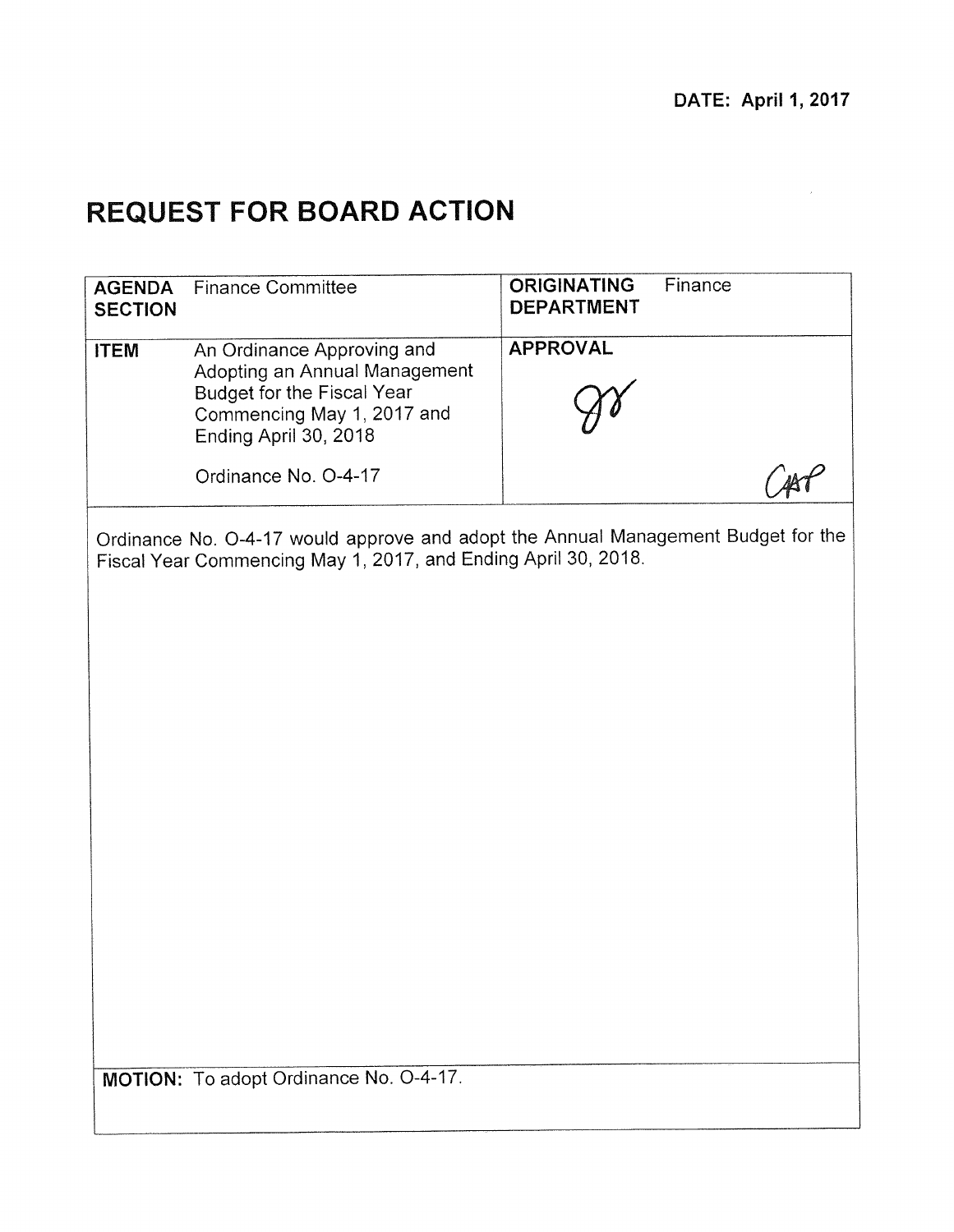#### DuPAGE WATER COMMISSION

#### ORDINANCE NO. 0-4-17

#### AN ORDINANCE APPROVING AND ADOPTING AN ANNUAL MANAGEMENT BUDGET FOR THE FISCAL YEAR COMMENCING MAY 1, 2017 AND ENDING APRIL 30, 2018

WHEREAS, the General Manager and Administrative Staff of the DuPage Water Commission (the "Commission") prepared and submitted a tentative annual Management Budget for the fiscal year commencing May 1, 2017 and ending April 30, 2018, as and when required by Article X, Section 2 of the Commission's By-Laws, as amended from time to time; and

WHEREAS, due notice having been given, a hearing was held on the tentative annual Management Budget prior to any final action being taken thereon, at which time the Charter Customers were heard; and

WHEREAS, after full review and consideration, the Commission has determined that it is reasonable, necessary and desirable for the Commission to approve and adopt the budget set forth in Exhibit 1 attached hereto and by this reference incorporated herein and made a part hereof as and for its Management Budget for the fiscal year commencing May 1, 2017 and ending April 30, 2018; and

WHEREAS, it appearing to the Commission that all things required for the approval and adoption of said Management Budget have been complied with;

NOW, THEREFORE, BE IT ORDAINED by the Board of Commissioners of the DuPage Water Commission as follows:

SECTION ONE: The foregoing recitals are hereby incorporated herein as findings of the Board of Commissioners of the DuPage Water Commission.

 $-1-$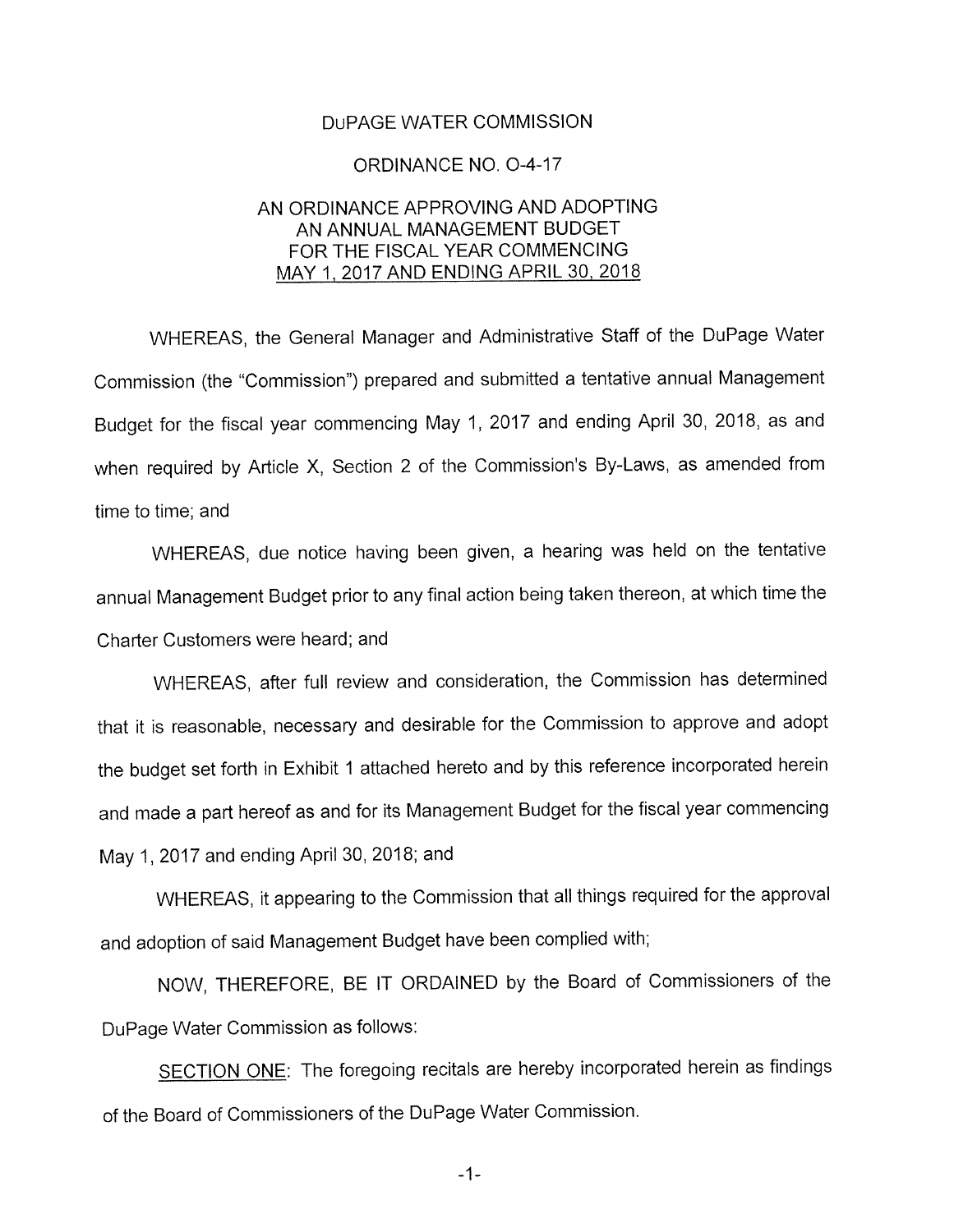SECTION TWO: The Budget attached hereto as Exhibit 1 and by this reference incorporated herein and made a part hereof shall be and hereby is approved and adopted as and for the Management Budget of the DuPage Water Commission for the fiscal year commencing May 1, 2017 and ending April 30, 2018.

SECTION THREE: This Ordinance shall be in full force and effect from and after its adoption.

J. Broda, R. Gans, J. Healy, D. Loftus, D. Novotny, R. Obarski, AYES: J. Pruyn, H. Scheck, P. Suess, and J. Zay NAYS: None ABSENT: J. Fennell, D. Russo, and F. Saverino ADOPTED this  $20^{4}$  day of  $(4, 20)$ 

**ATTEST: Clerk** 

Board/Ordinances/2017/O-4-17.docx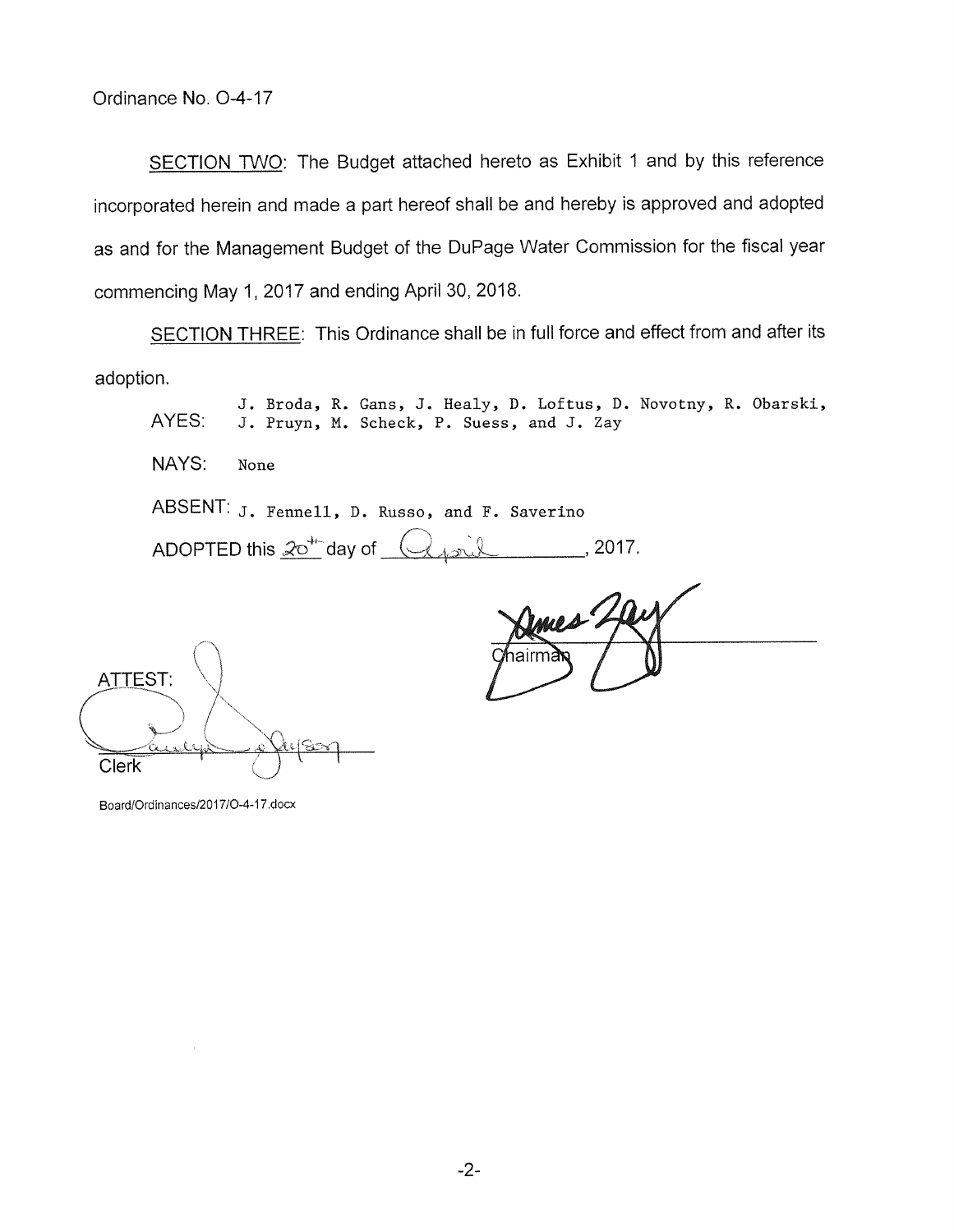# EXHIBIT 1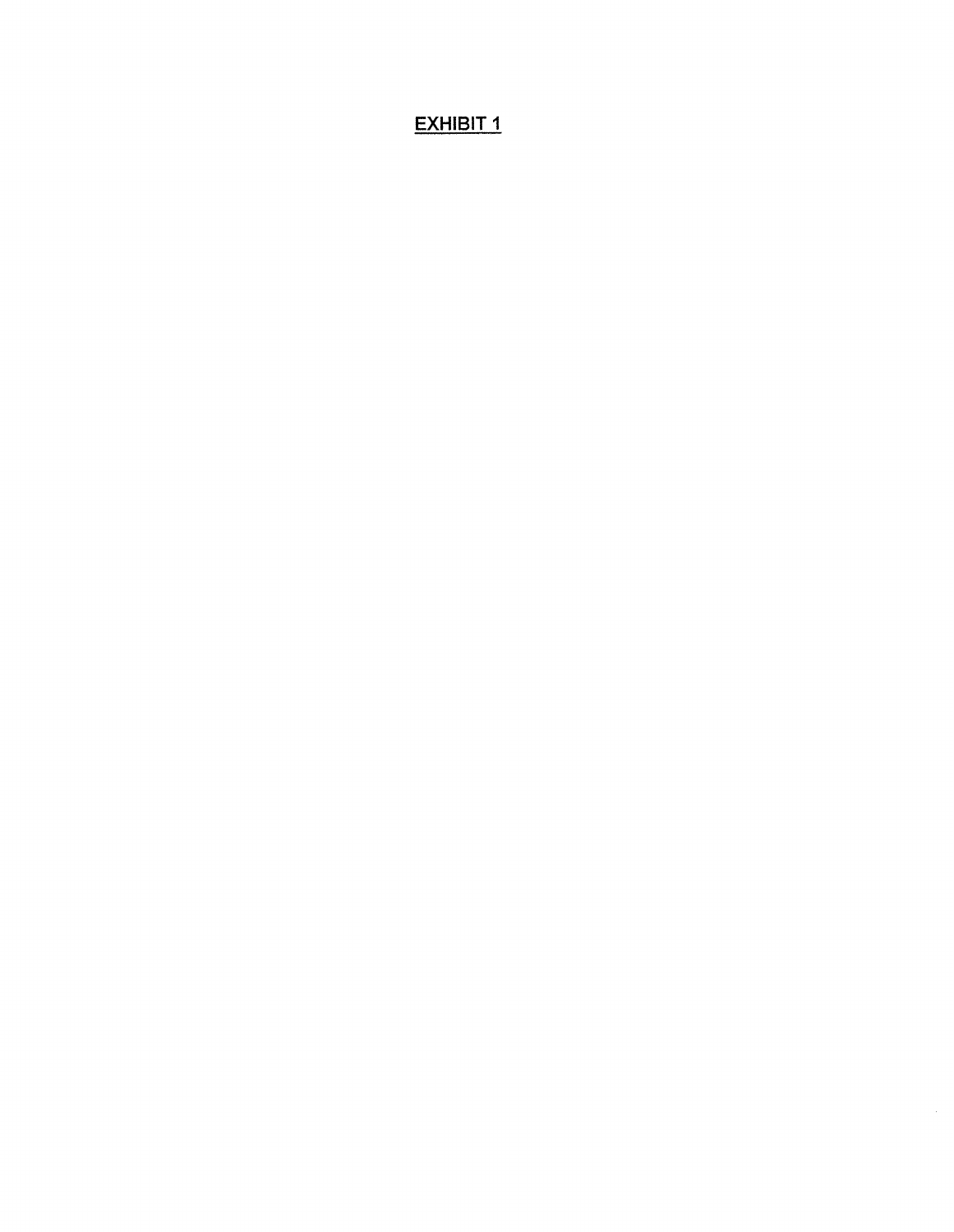| <b>ACCOUNT</b> | <b>ACCOUNT NAME</b>                   | <b>UNITS</b> | <b>UNIT</b> | <b>ITEM ANNUAL</b> | <b>ANNUAL</b>  |
|----------------|---------------------------------------|--------------|-------------|--------------------|----------------|
| NO#            |                                       |              | <b>COST</b> | <b>TOTAL</b>       | <b>BUDGET</b>  |
| 01-511100      | <b>O&amp;M PAYMENTS- GOVERNMENTAL</b> |              |             |                    | 117,710,070.08 |
|                | May 2017 - April 2018<br>\$4.88       | 97.6         | 24120916    | 117,710,070.08     |                |
| 01-511200      | <b>O&amp;M PAYMENTS- PRIVATE</b>      |              |             |                    | 2,845,103.44   |
|                | May 2017 - April 2018<br>\$4.88       | 2.4          | 583013      | 2,845,103.44       |                |
| 01-512100      | <b>FIXED COST PAYMENTS- GOVT</b>      |              |             |                    | 0.00           |
|                | Funded by Sales Tax                   |              |             | 0.00               |                |
| 01-512200      | <b>FIXED COST PAYMENTS-PRIVATE</b>    |              |             |                    | 0.00           |
|                | <b>Funded by Sales Tax</b>            |              |             | 0.00               |                |
| 01-513100      | <b>SUBSEQUENT CUSTOMER - GOVT</b>     |              |             |                    | 344,157.00     |
|                | Winfield                              |              |             | 100,409.00         |                |
|                | Oakbrook Terrace                      |              |             | 31,708.00          |                |
|                | Du Page County                        |              |             | 212,040.00         |                |
| 01-513200      | SUBSEQUENT CUSTOMER - PRIVATE         |              |             |                    | 509,465.00     |
|                | <b>IAWC</b>                           |              |             | 346,892.00         |                |
|                | Argonne Labs                          |              |             | 162,573.00         |                |
| 01-514100      | <b>EMERGENCY WATER SERVICE- GOVT</b>  |              |             |                    | 20,090.00      |
|                | Annual Fee                            | $\mathbf{1}$ | 7,890.00    | 7,890.00           |                |
|                | Water Use                             | 2500         | 4.88        | 12,200.00          |                |
| 01-514200      | <b>EMERGENCY WATER SERVICE</b>        |              |             |                    | 0.00           |
| 01-520000      | PROPERTY TAX                          |              |             |                    | 0.00           |
| 01-530000      | <b>SALES TAX</b>                      |              |             |                    |                |
| 01-530010      | <b>SALES TAXES - WATER REVENUE</b>    |              |             |                    | 0.00           |
|                | All receipts until budget met         |              |             |                    |                |
| 01-530030      | <b>WATER FUND - GENERAL</b>           |              |             |                    | 0.00           |
|                | Remaining Receipts until FYE          |              |             |                    |                |
| 01-540000      | <b>RENTAL INCOME</b>                  |              |             |                    | 0.00           |
| 01-581000      | <b>INVESTMENT INCOME</b>              |              |             |                    | 560,000.00     |
| 01-590000      | <b>OTHER INCOME</b>                   |              |             |                    | 0.00           |
| 01-590100      | <b>SALE OF EQUIPMENT</b>              |              |             |                    | 0.00           |
| 01-592000      | <b>CONTRIBUTIONS</b>                  |              |             |                    | 0.00           |
|                |                                       |              |             |                    |                |

| <b>PAGE TOTAL</b>     | 121,988,885.52 |
|-----------------------|----------------|
| <b>TOTAL REVENUES</b> | 121,988,885.52 |
|                       | (Credit)       |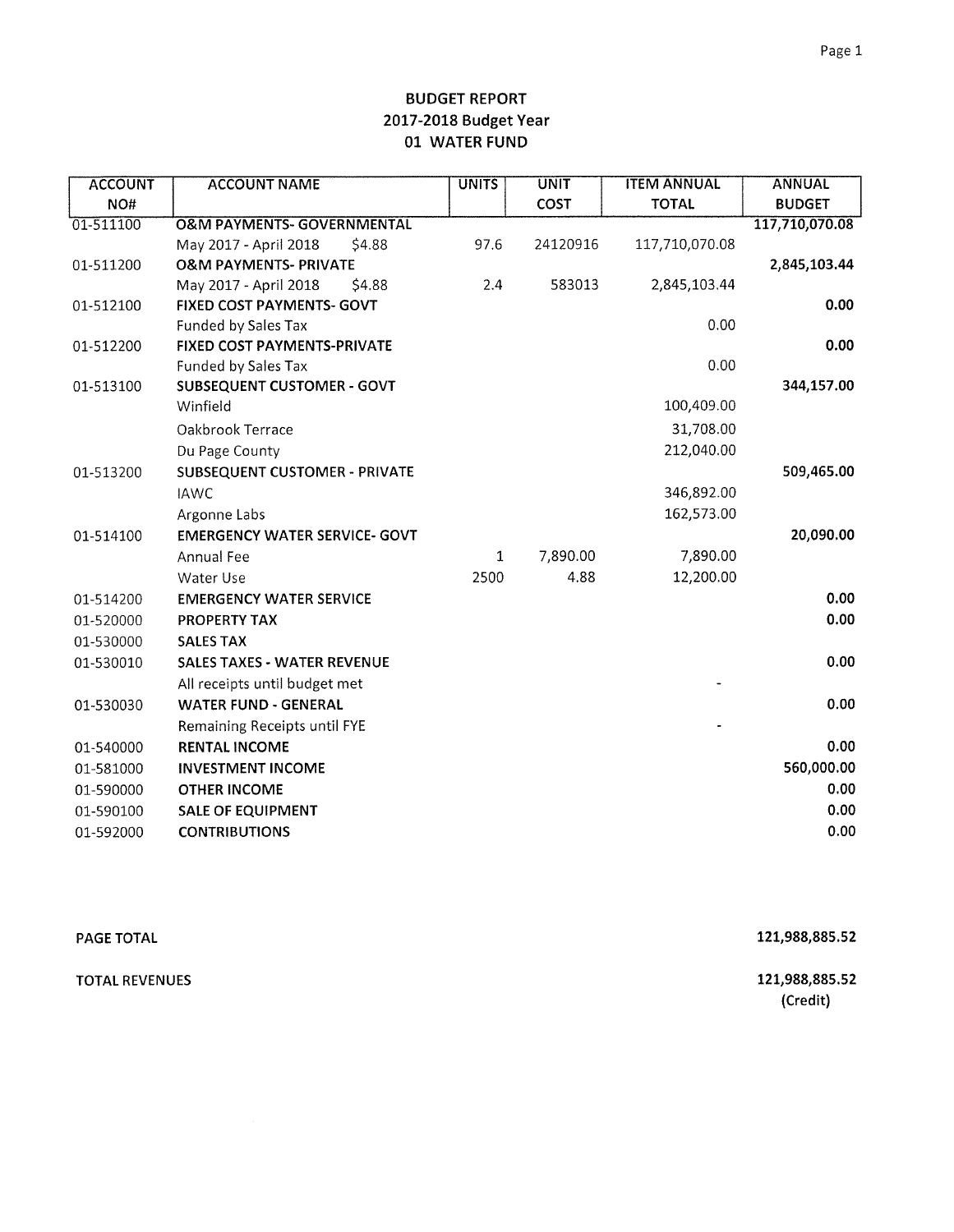| <b>ACCOUNT</b>                               | <b>ACCOUNT NAME</b>                                                                                                                                                                                                                                                                                              | <b>UNITS</b>        | <b>UNIT</b>                             | <b>ITEM ANNUAL</b>                                                                                              | <b>ANNUAL</b>                        |
|----------------------------------------------|------------------------------------------------------------------------------------------------------------------------------------------------------------------------------------------------------------------------------------------------------------------------------------------------------------------|---------------------|-----------------------------------------|-----------------------------------------------------------------------------------------------------------------|--------------------------------------|
| NO#                                          |                                                                                                                                                                                                                                                                                                                  |                     | <b>COST</b>                             | <b>TOTAL</b>                                                                                                    | <b>BUDGET</b>                        |
| 01-60-611100                                 | <b>ADMIN SALARIES</b>                                                                                                                                                                                                                                                                                            |                     |                                         |                                                                                                                 | 1,319,962.04                         |
|                                              | Administration                                                                                                                                                                                                                                                                                                   |                     | 1 1,297,062.00                          | 1,297,062.00                                                                                                    |                                      |
|                                              | Treasurer                                                                                                                                                                                                                                                                                                        | 12                  | 1,458.34                                | 17,500.04                                                                                                       |                                      |
|                                              | Commissioner                                                                                                                                                                                                                                                                                                     | 9                   | 600.00                                  | 5,400.00                                                                                                        |                                      |
| 01-60-611200                                 | <b>OPERATIONS SALARIES</b>                                                                                                                                                                                                                                                                                       |                     |                                         |                                                                                                                 | 1,627,908.00                         |
|                                              | <b>Operations Department</b>                                                                                                                                                                                                                                                                                     | $\mathbf{1}$        | 562,224.00                              | 562,224.00                                                                                                      |                                      |
|                                              | Pipeline Department                                                                                                                                                                                                                                                                                              | $\mathbf{1}$        | 657,923.00                              | 657,923.00                                                                                                      |                                      |
|                                              | Instrum/Remote Fac Dept                                                                                                                                                                                                                                                                                          | $\mathbf 1$         | 407,761.00                              | 407,761.00                                                                                                      |                                      |
| 01-60-611300                                 | <b>SUMMER INTERNS</b>                                                                                                                                                                                                                                                                                            |                     |                                         |                                                                                                                 | 27,000.00                            |
|                                              | Interns                                                                                                                                                                                                                                                                                                          | 3                   | 9,000.00                                | 27,000.00                                                                                                       |                                      |
| 01-60-611600                                 | <b>ADMIN OVERTIME</b>                                                                                                                                                                                                                                                                                            |                     |                                         |                                                                                                                 | 7,400.00                             |
|                                              | less than 1% of Admin Employees                                                                                                                                                                                                                                                                                  | $\mathbf 1$         | 7,400.00                                | 7,400.00                                                                                                        | 179,069.88                           |
| 01-60-611700                                 | <b>OPERATIONS OVERTIME</b>                                                                                                                                                                                                                                                                                       | $\mathbf 1$         | 179,069.88                              | 179,069.88                                                                                                      |                                      |
|                                              | 11% of Oper Payroll<br><b>PENSION</b>                                                                                                                                                                                                                                                                            |                     |                                         |                                                                                                                 | 253,855.60                           |
| 01-60-612100                                 | 2017 IMRF rate = 8.03%                                                                                                                                                                                                                                                                                           |                     |                                         | 253,855.60                                                                                                      |                                      |
| 01-60-612200                                 | MEDICAL/LIFE BENEFITS                                                                                                                                                                                                                                                                                            |                     |                                         |                                                                                                                 | 766,320.00                           |
|                                              | Blue Cross Blue Shield                                                                                                                                                                                                                                                                                           | 7                   | 54,000.00                               | 378,000.00                                                                                                      |                                      |
|                                              | 15% Increase for 2018                                                                                                                                                                                                                                                                                            | 5                   | 62,100.00                               | 310,500.00                                                                                                      |                                      |
|                                              | Metlife Dental/Vision                                                                                                                                                                                                                                                                                            | $\overline{7}$      | 5,500.00                                | 38,500.00                                                                                                       |                                      |
|                                              | 15% Increase for 2018                                                                                                                                                                                                                                                                                            | 5                   | 6,325.00                                | 31,625.00                                                                                                       |                                      |
|                                              | Principle Life & ADD                                                                                                                                                                                                                                                                                             | $\overline{7}$      | 1,000.00                                | 7,000.00                                                                                                        |                                      |
|                                              | 10% Increase for 2018                                                                                                                                                                                                                                                                                            | 5                   | 1,100.00                                | 5,500.00                                                                                                        |                                      |
|                                              | <b>Healthiest You</b>                                                                                                                                                                                                                                                                                            | 12                  | 350.00                                  | 4,200.00                                                                                                        |                                      |
|                                              | <b>Envision Healthcare</b>                                                                                                                                                                                                                                                                                       | 12                  | 60.00                                   | 720.00                                                                                                          |                                      |
|                                              |                                                                                                                                                                                                                                                                                                                  |                     |                                         |                                                                                                                 |                                      |
|                                              |                                                                                                                                                                                                                                                                                                                  |                     |                                         |                                                                                                                 |                                      |
|                                              |                                                                                                                                                                                                                                                                                                                  |                     |                                         |                                                                                                                 |                                      |
|                                              |                                                                                                                                                                                                                                                                                                                  |                     |                                         |                                                                                                                 |                                      |
|                                              |                                                                                                                                                                                                                                                                                                                  |                     |                                         |                                                                                                                 |                                      |
|                                              |                                                                                                                                                                                                                                                                                                                  |                     |                                         |                                                                                                                 |                                      |
|                                              |                                                                                                                                                                                                                                                                                                                  |                     |                                         |                                                                                                                 |                                      |
|                                              |                                                                                                                                                                                                                                                                                                                  |                     |                                         |                                                                                                                 |                                      |
|                                              |                                                                                                                                                                                                                                                                                                                  |                     |                                         |                                                                                                                 |                                      |
|                                              |                                                                                                                                                                                                                                                                                                                  |                     |                                         |                                                                                                                 |                                      |
|                                              |                                                                                                                                                                                                                                                                                                                  |                     |                                         |                                                                                                                 |                                      |
|                                              |                                                                                                                                                                                                                                                                                                                  |                     |                                         |                                                                                                                 |                                      |
| 01-60-612300<br>01-60-612800<br>01-60-613100 | <b>Employee Contribution 20%</b><br><b>Employer H.S.A Contribution</b><br>FEDERAL PAYROLL TAXES<br><b>Social Security</b><br>Medicare<br><b>STATE UNEMPLOYMENT</b><br>Illinois Estimated 2.65% for 2018<br><b>TRAVEL</b><br><b>GM Auto Allowance</b><br><b>ISTHA Tolls</b><br>Parking<br>Non Commission Vehicles | 1<br>12<br>12<br>12 | 142,000.00<br>500.00<br>300.00<br>50.00 | (151, 725.00)<br>142,000.00<br>196,003.08<br>45,839.43<br>13,780.00<br>6,000.00<br>3,600.00<br>600.00<br>600.00 | 241,842.51<br>13,780.00<br>10,800.00 |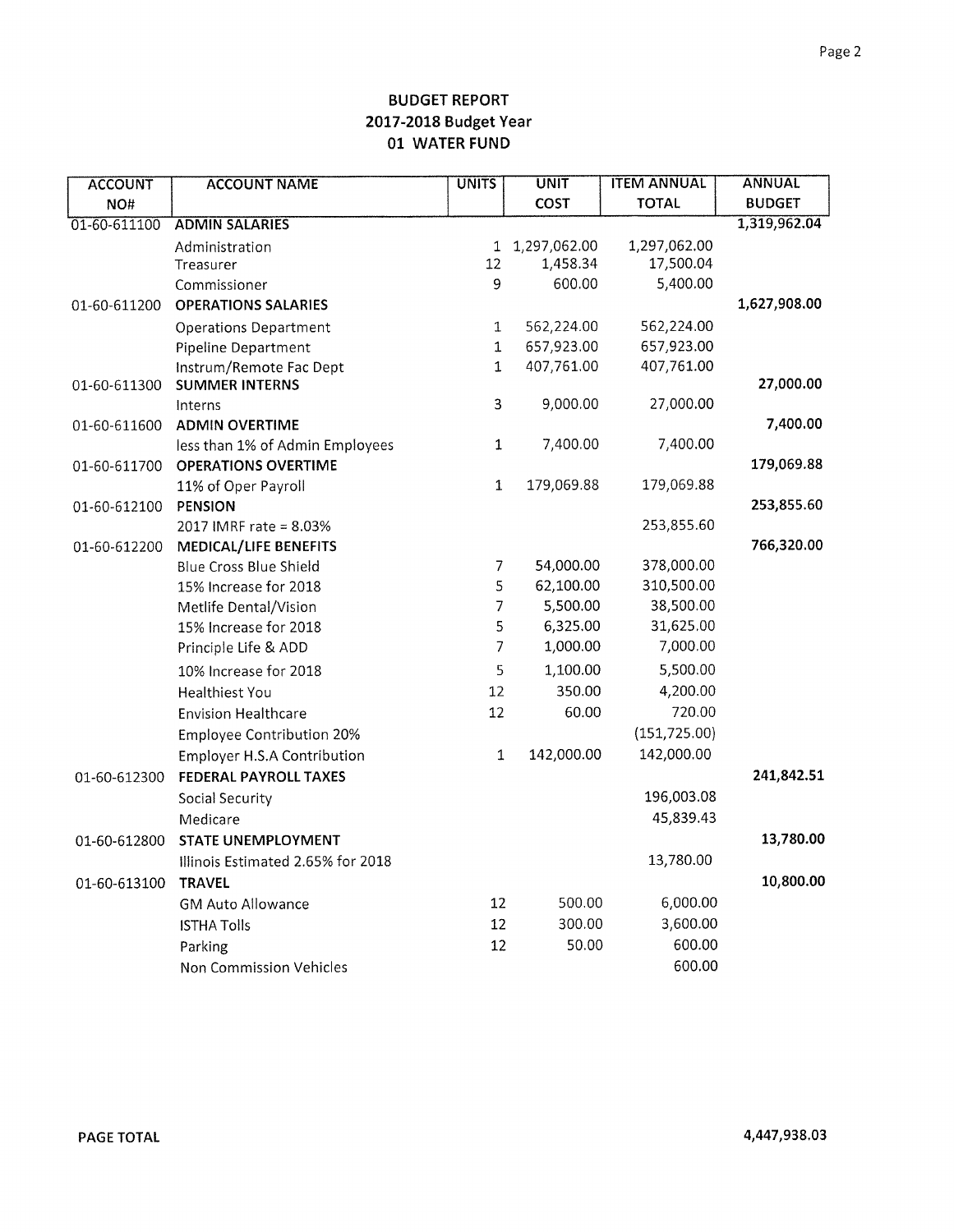| <b>ACCOUNT</b> | <b>ACCOUNT NAME</b>                      | <b>UNITS</b>   | <b>UNIT</b> | <b>ITEM ANNUAL</b> | <b>ANNUAL</b> |
|----------------|------------------------------------------|----------------|-------------|--------------------|---------------|
| NO#            |                                          |                | COST        | <b>TOTAL</b>       | <b>BUDGET</b> |
| 01-60-613200   | <b>TRAINING</b>                          |                |             |                    | 33,150.00     |
|                | <b>Instrumentation Classes</b>           | 6              | 250.00      | 1,500.00           |               |
|                | Admin Training                           | 10             | 250.00      | 2,500.00           |               |
|                | O&M Classes                              | 12             | 250.00      | 3,000.00           |               |
|                | Infor 7i Training                        | $\mathbf 1$    | 2,000.00    | 2,000.00           |               |
|                | Mgr/Supv Training                        | $\mathbf{1}$   | 3,000.00    | 3,000.00           |               |
|                | Sharepoint                               | 1              | 1,800.00    | 1,800.00           |               |
|                | <b>Electrical/GIS Training</b>           | 3              | 1,500.00    | 4,500.00           |               |
|                | Hach Lab Training                        | 1              | 2,000.00    | 2,000.00           |               |
|                | Incode Training                          | 2              | 2,000.00    | 4,000.00           |               |
|                | Operator/Pipeline Training               | 3              | 500.00      | 1,500.00           |               |
|                | Webinars                                 | 3              | 250.00      | 750.00             |               |
|                | <b>Supervisor Training</b>               | 3              | 500.00      | 1,500.00           |               |
|                | Underground Storage Tank                 | 2              | 800.00      | 1,600.00           |               |
|                | <b>Corrossion Protection Training</b>    | $\mathbf 1$    | 2,500.00    | 2,500.00           |               |
|                | OSHA Public Sector Certification         | 1              | 500.00      | 500.00             |               |
|                | <b>AUTOCAD</b>                           | 1              | 500.00      | 500.00             |               |
| 01-60-613301   | <b>CONFERENCES</b>                       |                |             |                    | 29,250.00     |
|                | <b>AMWA Conference</b>                   | 1              | 3,000.00    | 3,000.00           |               |
|                | AWWA ACE (Philadelphia)                  | $\overline{c}$ | 3,000.00    | 6,000.00           |               |
|                | Misc Conference                          | $\overline{2}$ | 2,500.00    | 5,000.00           |               |
|                | ILGISA Conference                        | 1              | 300.00      | 300.00             |               |
|                | <b>ISAWWA Annual Mtg</b>                 | $\overline{4}$ | 900.00      | 3,600.00           |               |
|                | <b>IRTHNET User Conference</b>           | 1              | 1,850.00    | 1,850.00           |               |
|                | <b>Facilities Management</b>             | 1              | 2,000.00    | 2,000.00           |               |
|                | National Safety Conference               | $\overline{c}$ | 1,800.00    | 3,600.00           |               |
|                | ILGFOA Conference                        | $\mathbf{1}$   | 1,500.00    | 1,500.00           |               |
|                | <b>IPSI Conference</b>                   | $\overline{2}$ | 1,200.00    | 2,400.00           |               |
| 01-60-613302   | <b>TUITION REIMBURSEMENT</b>             |                |             |                    | 0.00          |
| 01-60-619100   | OTHER PERSONNEL COSTS                    |                |             |                    | 26,300.00     |
|                | Annual Physicals                         | 30             | 300.00      | 9,000.00           |               |
|                | Pre-employment Physicals                 | 3              | 400.00      | 1,200.00           |               |
|                | <b>Employment Ads</b>                    | $\mathsf 3$    | 2,500.00    | 7,500.00           |               |
|                | <b>Background Checking</b>               | 10             | 500.00      | 5,000.00           |               |
|                | <b>Employee Assistance</b>               | 12             | 150.00      | 1,800.00           |               |
|                | Security at Commission Mtg               | 12             | 150.00      | 1,800.00           |               |
| 01-60-621000   | <b>WATER CONSERVATION PROGRAM</b>        |                |             |                    | 20,000.00     |
|                | Resources                                | $\mathbf{1}$   | 13,500.00   | 13,500.00          |               |
|                | Consulting                               | 1              | 6,500.00    | 6,500.00           |               |
|                | <b>BOND ISSUE ADVISORY SERVICES</b>      |                |             |                    | 0.00          |
| 01-60-623200   |                                          |                |             |                    | 95,200.00     |
| 01-60-623300   | <b>INVESTMENT FEES &amp; BANK CHARGE</b> |                |             |                    |               |
|                | <b>Investment Fees</b>                   | $\mathbf{1}$   | 94,000.00   | 94,000.00          |               |
|                | <b>Banking Fees</b>                      | 12             | 100.00      | 1,200.00           |               |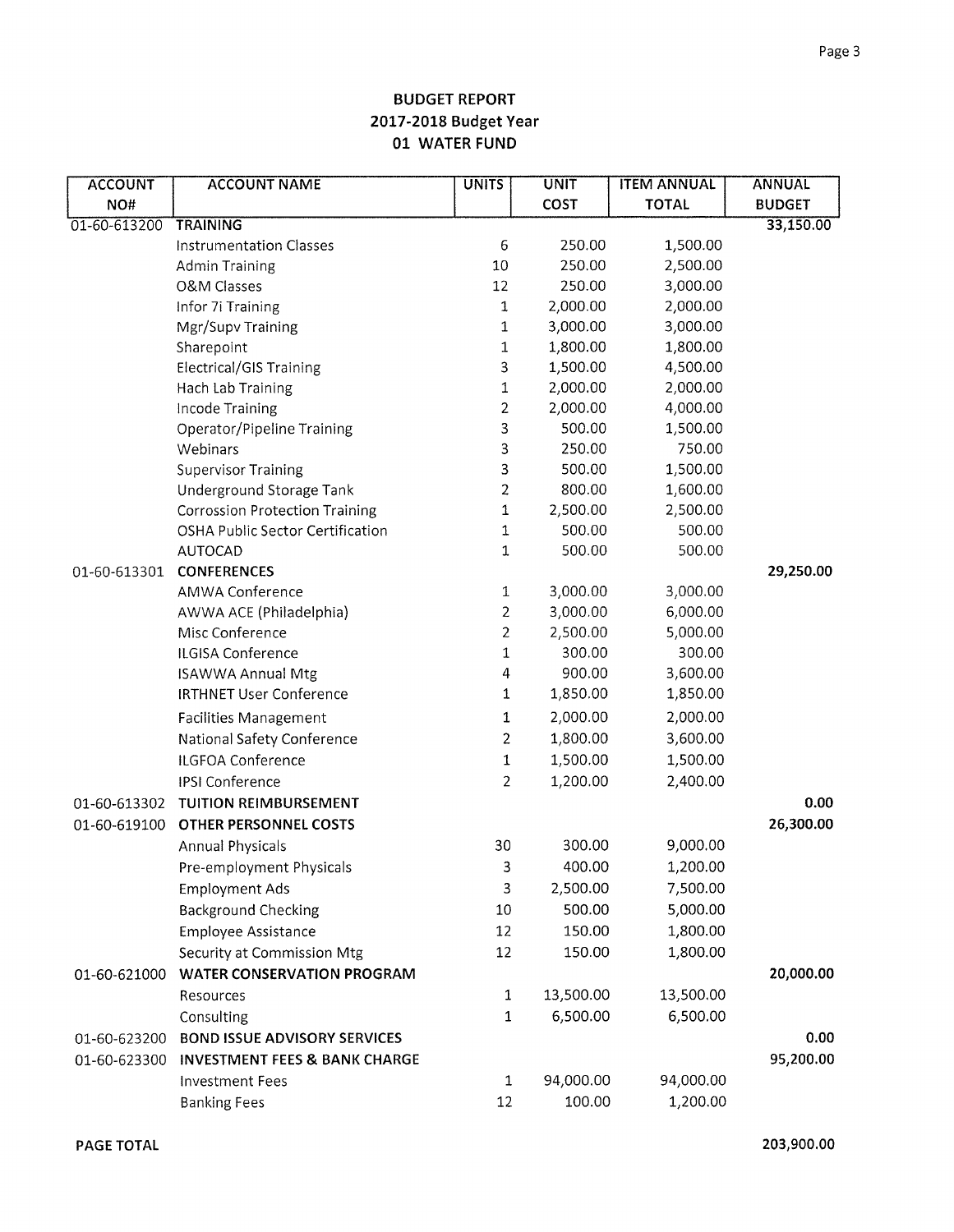| <b>ACCOUNT</b> | <b>ACCOUNT NAME</b>                 | <b>UNITS</b> | <b>UNIT</b> | <b>ITEM ANNUAL</b> | <b>ANNUAL</b> |
|----------------|-------------------------------------|--------------|-------------|--------------------|---------------|
| NO#            |                                     |              | COST        | <b>TOTAL</b>       | <b>BUDGET</b> |
| 01-60-625100   | <b>LEGAL SERVICES- GENERAL</b>      |              |             |                    | 90,000.00     |
|                | General                             | 1            | 65,000.00   | 65,000.00          |               |
|                | Litigation                          | $\mathbf 1$  | 25,000.00   | 25,000.00          |               |
| 01-60-625200   | <b>BOND COUNSEL</b>                 |              |             |                    | 0.00          |
|                | Certificate of Debt                 | 1            | 0.00        | 0.00               |               |
| 01-60-625300   | LEGAL SERVICES- SPECIAL             |              |             |                    | 50,000.00     |
|                | As Required                         |              |             | 50,000.00          |               |
| 01-60-625800   | <b>LEGAL NOTICES</b>                |              |             |                    | 37,500.00     |
|                | <b>Admin Legal Notices</b>          | $\mathbf{1}$ | 8,500.00    | 8,500.00           |               |
|                | Project Legal Notices               | 10           | 1,200.00    | 12,000.00          |               |
|                | <b>Operations Legal Notices</b>     | 4            | 2,000.00    | 8,000.00           |               |
|                | <b>Treasurers Report</b>            | 1            | 8,000.00    | 8,000.00           |               |
|                | <b>HR Notices</b>                   | 2            | 500.00      | 1,000.00           |               |
| 01-60-625900   | <b>OTHER LEGAL SERVICES</b>         |              |             |                    | 0.00          |
| 01-60-626000   | <b>AUDIT SERVICES</b>               |              |             |                    | 32,000.00     |
|                | Audit FY 2017                       | $\mathbf{1}$ | 32,000.00   | 32,000.00          |               |
| 01-60-628000   | <b>CONSULTING SERVICES</b>          |              |             |                    | 218,000.00    |
|                | <b>Network Consultants</b>          | $\mathbf{1}$ | 40,000.00   | 40,000.00          |               |
|                | Incode Finance Programming          | $\mathbf{1}$ | 10,000.00   | 10,000.00          |               |
|                | <b>Unidentified Services</b>        | 1            | 50,000.00   | 50,000.00          |               |
|                | Application Develop.                | $\mathbf{1}$ | 30,000.00   | 30,000.00          |               |
|                | <b>Electrical Supply Consult</b>    | 1            | 10,000.00   | 10,000.00          |               |
|                | Insurance Consultant                | 1            | 10,000.00   | 10,000.00          |               |
|                | <b>Stand Operating Procedures</b>   | 1            | 3,000.00    | 3,000.00           |               |
|                | Document Management                 | 1            | 5,000.00    | 5,000.00           |               |
|                | <b>Engineering Consult</b>          | $\mathbf 1$  | 40,000.00   | 40,000.00          |               |
|                | <b>HR Consultants</b>               | 1            | 20,000.00   | 20,000.00          |               |
| 01-60-629000   | <b>CONTRACTUAL SERVICES</b>         |              |             |                    | 489,900.00    |
|                | <b>Accounting Service</b>           | 12           | 5,500.00    | 66,000.00          |               |
|                | Annual UPS Maintenance              | 1            | 12,000.00   | 12,000.00          |               |
|                | <b>IRTHNET Service / Storage</b>    | 1            | 20,200.00   | 20,200.00          |               |
|                | <b>Custodial Service</b>            | 12           | 2,500.00    | 30,000.00          |               |
|                | Landscaping Services                | 7            | 5,000.00    | 35,000.00          |               |
|                | Landscape Conversion                | 1            | 13,000.00   | 13,000.00          |               |
|                | <b>Window Cleaning Service</b>      | 12           | 800.00      | 9,600.00           |               |
|                | <b>Elevator Service Contract</b>    | 12           | 200.00      | 2,400.00           |               |
|                | Fire Alarm Panel Service            | 12           | 1,300.00    | 15,600.00          |               |
|                | <b>Exterminator Service</b>         | 12           | 200.00      | 2,400.00           |               |
|                | Refuse Service                      | 12           | 700.00      | 8,400.00           |               |
|                | Floor Mat Service                   | 12           | 600.00      | 7,200.00           |               |
|                | Server Hardware Agreement           | $\mathbf{1}$ | 3,500.00    | 3,500.00           |               |
|                | <b>Temporary Personnel Services</b> | $1\,$        | 30,000.00   | 30,000.00          |               |
|                | Network Support/Monitoring          | 12           | 8,300.00    | 99,600.00          |               |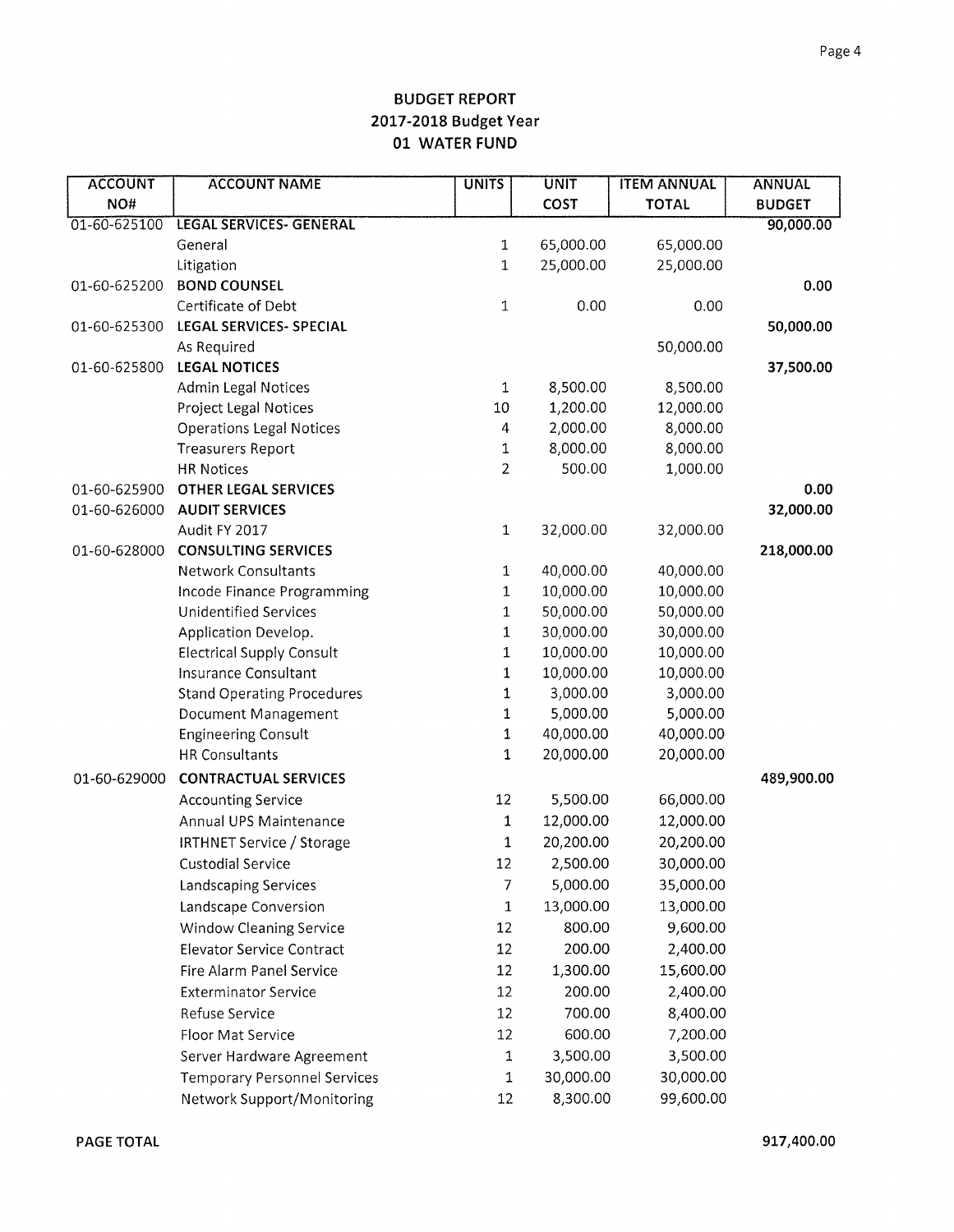| <b>ACCOUNT</b> | <b>ACCOUNT NAME</b>                       | <b>UNITS</b> | <b>UNIT</b> | <b>ITEM ANNUAL</b> | <b>ANNUAL</b> |
|----------------|-------------------------------------------|--------------|-------------|--------------------|---------------|
| NO#            |                                           |              | COST        | <b>TOTAL</b>       | <b>BUDGET</b> |
| 01-60-629000   | <b>CONTRACTUAL SERVICES (CONT.)</b>       |              |             |                    |               |
|                | <b>HVAC Service and Controls Contract</b> | 1            | 15,000.00   | 15,000.00          |               |
|                | Overhead Door Service Contract            | 1            | 7,000.00    | 7,000.00           |               |
|                | <b>Hydro Excavation Services</b>          | 1            | 50,000.00   | 50,000.00          |               |
|                | dpwc.org Web Hosting                      | 12           | 150.00      | 1,800.00           |               |
|                | Annual Freq Protection                    | $\mathbf{1}$ | 500.00      | 500.00             |               |
|                | HSQ Maintenance Contract                  | 1            | 10,000.00   | 10,000.00          |               |
|                | Cloud Backup Service                      | 1            | 1,000.00    | 1,000.00           |               |
|                | Hach Maintenance                          | 1            | 6,700.00    | 6,700.00           |               |
|                | Terrazzo Floor Maintenance                | $\mathbf 1$  | 10,000.00   | 10,000.00          |               |
|                | Generator Service and PM                  | 12           | 2,000.00    | 24,000.00          |               |
|                | <b>Email Threat Protection</b>            | $\mathbf 1$  | 4,200.00    | 4,200.00           |               |
|                | <b>GPS Vehicle Tracking</b>               | 12           | 400.00      | 4,800.00           |               |
| 01-60-641100   | <b>GENERAL LIABILITY INSURANCE</b>        |              |             |                    | 51,500.00     |
|                | <b>General Liability</b>                  | $\mathbf{1}$ | 35,000.00   | 35,000.00          |               |
|                | <b>UST</b>                                | $\mathbf{1}$ | 1,500.00    | 1,500.00           |               |
|                | Crime                                     | $\mathbf 1$  | 5,000.00    | 5,000.00           |               |
|                | Pollution (1/3 of Premium)                | 1            | 10,000.00   | 10,000.00          |               |
| 01-60-641200   | PUBLIC OFFICIAL LIABILITY                 |              |             |                    | 22,300.00     |
|                | Treasurer's Bond                          | 1            | 5,300.00    | 5,300.00           |               |
|                | General Manager's Bond                    | $\mathbf 1$  | 15,000.00   | 15,000.00          |               |
|                | Commissioners' Bond                       | 1            | 2,000.00    | 2,000.00           |               |
| 01-60-641300   | <b>TEMPORARY BONDS</b>                    |              |             |                    | 0.00          |
| 01-60-641500   | <b>WORKER'S COMPENSATION</b>              |              |             |                    | 105,000.00    |
|                | Illinois Public Risk Fund                 | $\mathbf 1$  | 105,000.00  | 105,000.00         |               |
| 01-60-641600   | <b>EXCESS LIABILITY COVERAGE</b>          |              |             |                    | 35,000.00     |
|                | Umbrella                                  | $\mathbf 1$  | 35,000.00   | 35,000.00          |               |
| 01-60-642100   | <b>PROPERTY INSURANCE</b>                 |              |             |                    | 381,000.00    |
|                | Property                                  | $\mathbf{1}$ | 345,000.00  | 345,000.00         |               |
|                | <b>Insurance Fees</b>                     | 1            | 36,000.00   | 36,000.00          |               |
| 01-60-642200   | <b>AUTOMOBILE INSURANCE</b>               |              |             |                    | 15,000.00     |
|                | Auto Insurance                            | 1            | 15,000.00   | 15,000.00          |               |
| 01-60-649100   | SELF INSURANCE PROPERTY                   |              |             |                    | 50,000.00     |
|                | Above & Below Ground 1 Incident           | $\mathbf{1}$ | 50,000.00   | 50,000.00          |               |
| 01-60-651200   | <b>GENERATOR DIESEL FUEL</b>              |              |             |                    | 112,500.00    |
|                | Diesel Fuel                               | 25,000       | 4.50        | 112,500.00         |               |
| 01-60-651300   | <b>NATURAL GAS</b>                        |              |             |                    | 33,000.00     |
|                | Natural Gas Service                       | $\mathbf{1}$ | 33,000.00   | 33,000.00          |               |
|                | <b>TELEPHONE</b>                          |              |             |                    | 28,080.00     |
| 01-60-651401   |                                           |              |             |                    |               |
|                | MIS - IP Flex                             | 12           | 870.00      | 10,440.00          |               |
|                | <b>POTS Lines</b>                         | 12           | 500.00      | 6,000.00           |               |
|                | Long Distance Usage                       | 12           | 100.00      | 1,200.00           |               |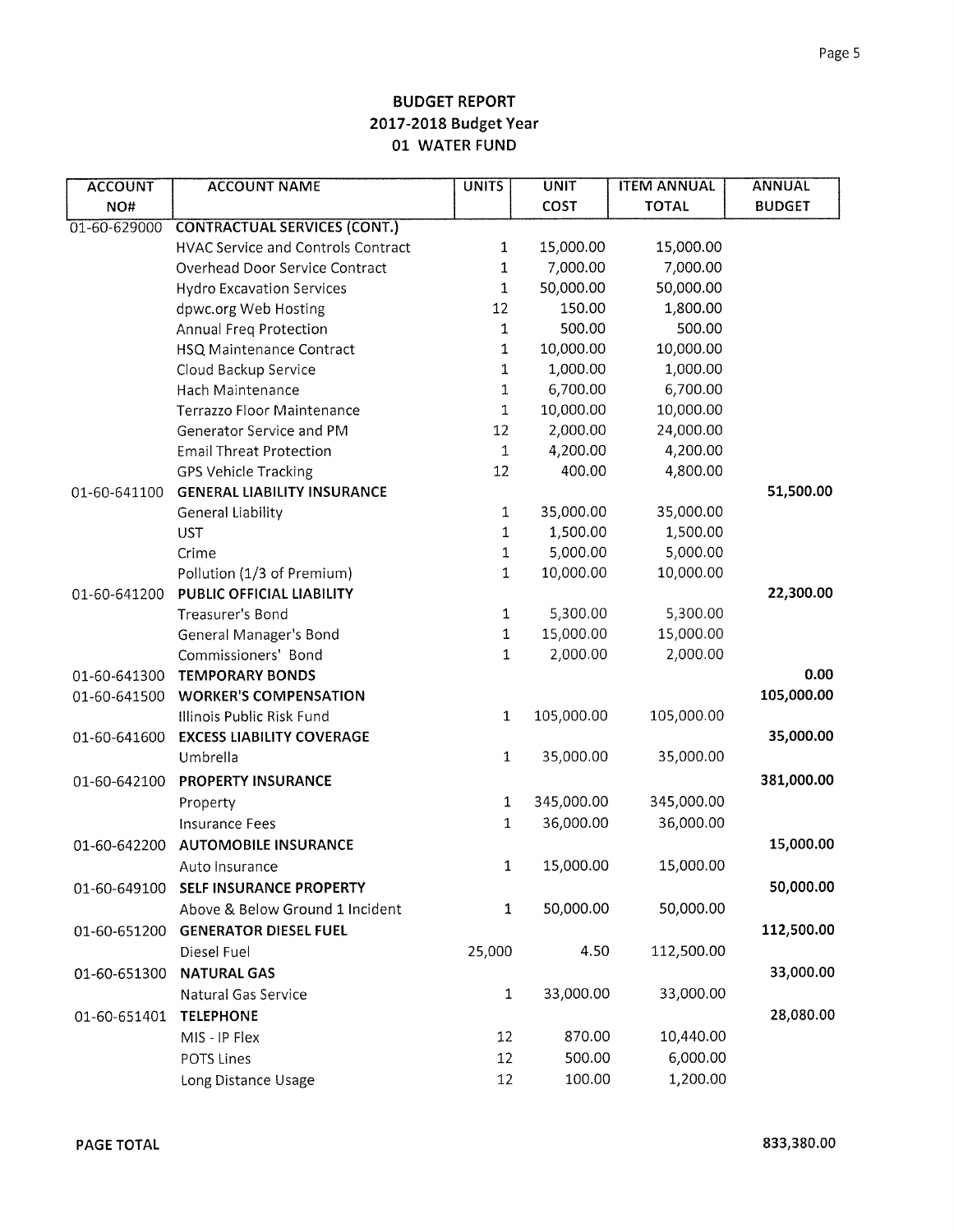| <b>ACCOUNT</b> | <b>ACCOUNT NAME</b>                     | <b>UNITS</b>   | <b>UNIT</b> | <b>ITEM ANNUAL</b> | <b>ANNUAL</b> |
|----------------|-----------------------------------------|----------------|-------------|--------------------|---------------|
| NO#            |                                         |                | COST        | <b>TOTAL</b>       | <b>BUDGET</b> |
| 01-60-651401   | <b>TELEPHONE (CONT.)</b>                |                |             |                    |               |
|                | ComCast Internet                        | 12             | 225.00      | 2,700.00           |               |
|                | Ipad Internet Services                  | 12             | 500.00      | 6,000.00           |               |
|                | <b>GPS Correction Signal</b>            | $\mathbf{1}$   | 840.00      | 840.00             |               |
|                | U-Verse Internet                        | 12             | 75.00       | 900.00             |               |
| 01-60-651402   | <b>CELL PHONE &amp; CORR. TELEMETRY</b> |                |             |                    | 28,800.00     |
|                | Cellular Service                        | 12             | 2,000.00    | 24,000.00          |               |
|                | Cellular RTU Charge                     | 12             | 150.00      | 1,800.00           |               |
|                | Phones and supplies                     | 1              | 3,000.00    | 3,000.00           |               |
| 01-60-651403   | <b>RADIOS</b>                           |                |             |                    | 9,360.00      |
|                | STARCOM21                               | 12             | 780.00      | 9,360.00           |               |
| 01-60-651404   | <b>REPAIRS &amp; EQUIPMENT</b>          |                |             |                    | 4,800.00      |
|                | Cellular Repair                         | 1              | 1,000.00    | 1,000.00           |               |
|                | Vehicle Radio Removal/Replacement       | $\overline{2}$ | 800.00      | 1,600.00           |               |
|                | Radio Maintenance                       | 12             | 100.00      | 1,200.00           |               |
|                | 450 MHZ Radio Replacements              | $\overline{2}$ | 500.00      | 1,000.00           |               |
| 01-60-652100   | <b>OFFICE SUPPLIES</b>                  |                |             |                    | 29,360.00     |
|                | <b>General Office Supplies</b>          | 12             | 2,210.00    | 26,520.00          |               |
|                | Print supplies                          | $\mathbf{1}$   | 600.00      | 600.00             |               |
|                | Check Stock                             | 1              | 1,000.00    | 1,000.00           |               |
|                | Printer & Plotter Paper                 | 1              | 1,000.00    | 1,000.00           |               |
|                | Tapes for computer backup               | $\overline{2}$ | 120.00      | 240.00             |               |
| 01-60-652200   | <b>BOOKS &amp; PUBLICATIONS</b>         |                |             |                    | 4,396.00      |
|                | <b>Blue Book Subscription</b>           | 1              | 1,650.00    | 1,650.00           |               |
|                | <b>Training References</b>              | 2              | 1,000.00    | 2,000.00           |               |
|                | Standards & References                  | 1              | 250.00      | 250.00             |               |
|                | Eng News Record                         | 1              | 90.00       | 90.00              |               |
|                | Best's Key Rating Guide                 | 1              | 165.00      | 165.00             |               |
|                | Rothstein OSHA Law                      | 1              | 116.00      | 116.00             |               |
|                | GIS Books                               | 1              | 125.00      | 125.00             |               |
| 01-60-653100   | PRINTING- GENERAL                       |                |             |                    | 8,650.00      |
|                | Large Print Jobs                        | 1              | 750.00      | 750.00             |               |
|                | Photos                                  | 1              | 500.00      | 500.00             |               |
|                | Letterhead                              | 1              | 800.00      | 800.00             |               |
|                | Forms                                   | $\mathbf{1}$   | 200.00      | 200.00             |               |
|                | <b>Business Cards</b>                   | 4              | 100.00      | 400.00             |               |
|                | <b>Construction Plan Printing</b>       | $1\,$          | 2,000.00    | 2,000.00           |               |
|                | <b>Annual Reports</b>                   | $\mathbf{1}$   | 2,000.00    | 2,000.00           |               |
|                | Printing & Mounting                     | $\mathbf 1$    | 2,000.00    | 2,000.00           |               |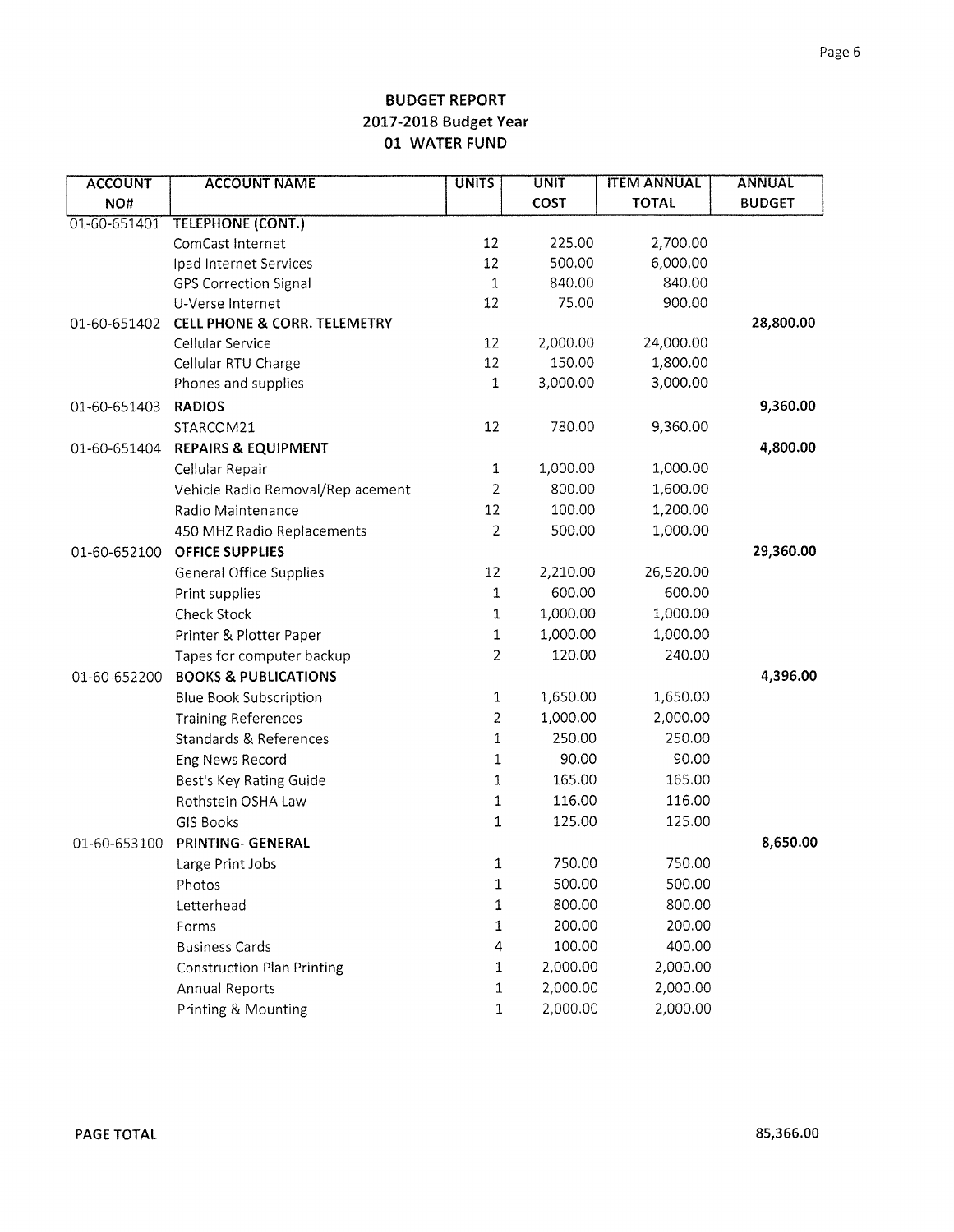| <b>ACCOUNT</b> | <b>ACCOUNT NAME</b>                           | <b>UNITS</b>   | <b>UNIT</b> | <b>ITEM ANNUAL</b> | <b>ANNUAL</b> |
|----------------|-----------------------------------------------|----------------|-------------|--------------------|---------------|
| NO#            |                                               |                | COST        | <b>TOTAL</b>       | <b>BUDGET</b> |
| 01-60-653200   | <b>POSTAGE &amp; DELIVERY</b>                 |                |             |                    | 6,600.00      |
|                | <b>US Postal Service</b>                      | 12             | 200.00      | 2,400.00           |               |
|                | Overnight Service Board                       | 12             | 100.00      | 1,200.00           |               |
|                | Overnight Delivery Misc                       | 10             | 300.00      | 3,000.00           |               |
| 01-60-654000   | <b>PROFESSIONAL DUES</b>                      |                |             |                    | 22,605.00     |
|                | NACE Dues (2 yrs)                             | $\overline{4}$ | 250.00      | 1,000.00           |               |
|                | Operators License                             | 12             | 40.00       | 480.00             |               |
|                | ISA Membership Dues                           | $\overline{2}$ | 250.00      | 500.00             |               |
|                | <b>GFOA Dues</b>                              | $\mathbf 1$    | 250.00      | 250.00             |               |
|                | IL GFOA Dues                                  | $\mathbf 1$    | 500.00      | 500.00             |               |
|                | AWWA & AMWA Commission Dues                   | $\mathbf{1}$   | 13,500.00   | 13,500.00          |               |
|                | AWWA Research Fund                            | $\mathbf 1$    | 2,500.00    | 2,500.00           |               |
|                | Mid Central Water Works                       | $\overline{2}$ | 125.00      | 250.00             |               |
|                | ILGISA Membership Dues                        | $\mathbf 1$    | 100.00      | 100.00             |               |
|                | Alliance for Water Efficiency                 | $\mathbf 1$    | 3,200.00    | 3,200.00           |               |
|                | Membership IFMA                               | $\mathbf 1$    | 325.00      | 325.00             |               |
| 01-60-655000   | REPAIRS & MAINT- OFFICE EQUIP                 |                |             |                    | 13,620.00     |
|                | Copier Maint                                  | 12             | 500.00      | 6,000.00           |               |
|                | Copier Usage                                  | 12             | 350.00      | 4,200.00           |               |
|                | Postage Meter Rental                          | $\overline{4}$ | 630.00      | 2,520.00           |               |
|                | Postage Meter Repairs                         | $\mathbf{1}$   | 900.00      | 900.00             |               |
| 01-60-656000   | <b>REPAIRS &amp; MAINT- BLDGS &amp; GRNDS</b> |                |             |                    | 212,500.00    |
|                | <b>Custodial Supplies</b>                     | 12             | 800.00      | 9,600.00           |               |
|                | Fire Alarm Monitor Service                    | $\mathbf 1$    | 1,500.00    | 1,500.00           |               |
|                | Police & Fire Protection                      | $\mathbf 1$    | 59,500.00   | 59,500.00          |               |
|                | City Elevator Inspection                      | $\overline{c}$ | 500.00      | 1,000.00           |               |
|                | <b>Building Supplies</b>                      | 12             | 1,500.00    | 18,000.00          |               |
|                | <b>HVAC Systems &amp; Modifications</b>       | $\mathbf 1$    | 10,000.00   | 10,000.00          |               |
|                | Rock Salt & Icemelt                           | $\mathbf 1$    | 11,000.00   | 11,000.00          |               |
|                | Fire Ext Recharge                             | $\mathbf 1$    | 2,000.00    | 2,000.00           |               |
|                | Quick Response Electrical Work                | $\mathbf 1$    | 40,000.00   | 40,000.00          |               |
|                | <b>Security Syst Maintenance</b>              | $\mathbf{1}$   | 17,000.00   | 17,000.00          |               |
|                | Forklift Truck Repair                         | $\overline{2}$ | 1,200.00    | 2,400.00           |               |
|                | <b>Elevator Repairs</b>                       | $\overline{2}$ | 2,500.00    | 5,000.00           |               |
|                | <b>Underground Storage Testing</b>            | $\mathbf 1$    | 2,500.00    | 2,500.00           |               |
|                | <b>Battery Repair &amp; Service</b>           | 4              | 1,500.00    | 6,000.00           |               |
|                | <b>Generator Repairs</b>                      | 1              | 10,000.00   | 10,000.00          |               |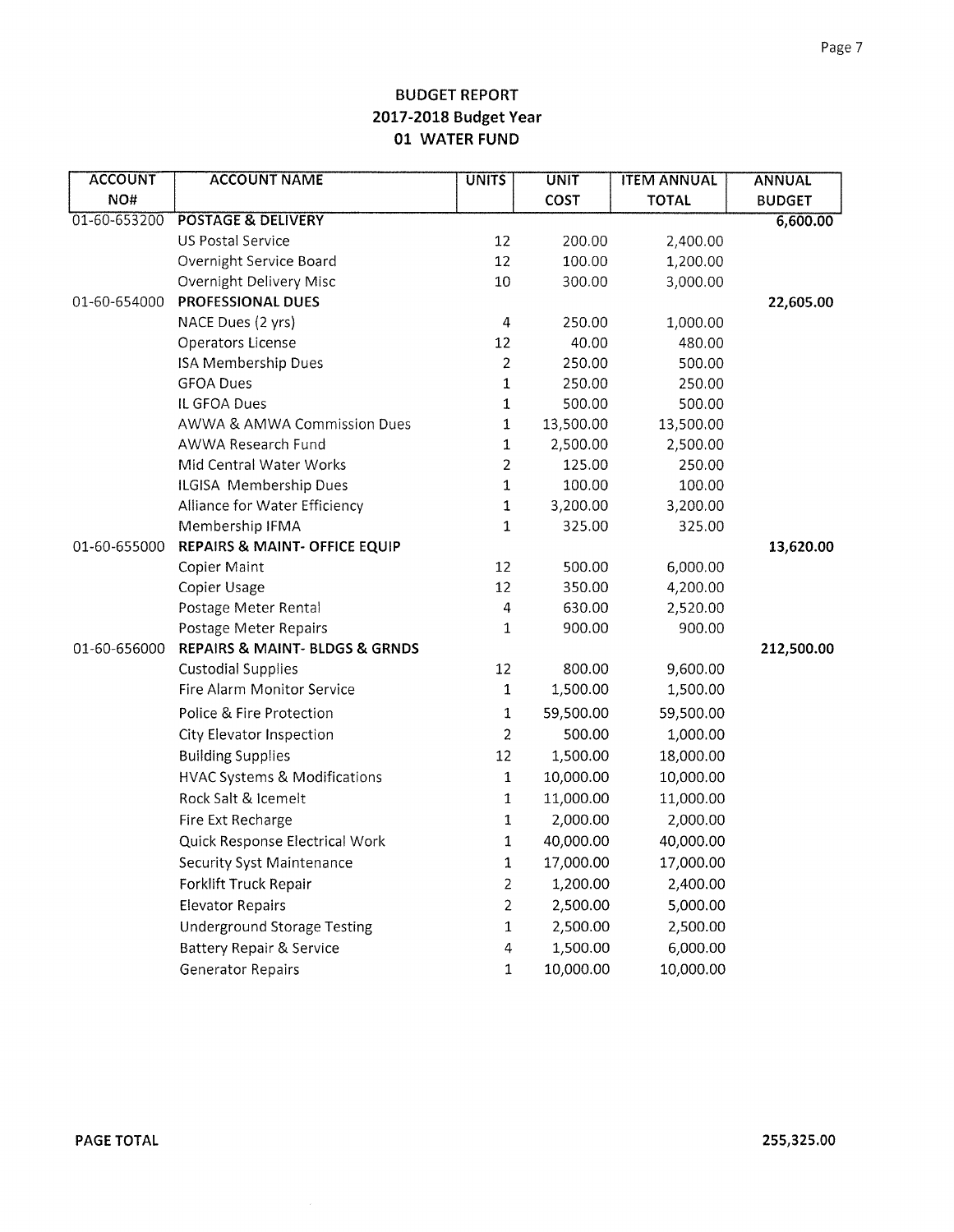| <b>ACCOUNT</b> | <b>ACCOUNT NAME</b>                    | <b>UNITS</b> | UNIT           | <b>ITEM ANNUAL</b> | <b>ANNUAL</b>  |
|----------------|----------------------------------------|--------------|----------------|--------------------|----------------|
| NO#            |                                        |              | COST           | <b>TOTAL</b>       | <b>BUDGET</b>  |
| 01-60-656000   | REPAIRS & MAINT- BLDGS & GRNDS (CONT.) |              |                |                    |                |
|                | Aerial Lift Service                    | $\mathbf{1}$ | 2,000.00       | 2,000.00           |                |
|                | Chillers                               | $\mathbf{1}$ | 10,000.00      | 10,000.00          |                |
|                | Crane Inspections & Repairs            | 1            | 5,000.00       | 5,000.00           |                |
| 01-60-658000   | <b>COMPUTER SOFTWARE</b>               |              |                |                    | 27,300.00      |
|                | Network Upgrades                       | $\mathbf{1}$ | 20,000.00      | 20,000.00          |                |
|                | Misc. GIS software                     | $\mathbf{1}$ | 300.00         | 300.00             |                |
|                | Document Management System             | 1            | 2,000.00       | 2,000.00           |                |
|                | Misc Software Programs                 | 1            | 5,000.00       | 5,000.00           |                |
| 01-60-659000   | COMPUTER/SOFTWARE MAINTENANCE          |              |                |                    | 96,550.00      |
|                | ESRI Software Maint.                   | 1            | 10,100.00      | 10,100.00          |                |
|                | Infor 7i Software Maint                | 1            | 44,000.00      | 44,000.00          |                |
|                | Incode Software                        | 1            | 12,000.00      | 12,000.00          |                |
|                | <b>AUTOCAD License</b>                 | $\mathbf{1}$ | 800.00         | 800.00             |                |
|                | Maplogic Layout Manager                | $\mathbf{1}$ | 250.00         | 250.00             |                |
|                | Google SketchUp Pro                    | $\mathbf 1$  | 500.00         | 500.00             |                |
|                | Google Earth Pro                       | $\mathbf{1}$ | 400.00         | 400.00             |                |
|                | Document Management Maint.             | 1            | 2,000.00       | 2,000.00           |                |
|                | Misc Hardware and Repairs              | 1            | 4,000.00       | 4,000.00           |                |
|                | Software License Renewals              | 1            | 12,000.00      | 12,000.00          |                |
|                | HP Maintenance Agreement               | 1            | 1,500.00       | 1,500.00           |                |
|                | Office 365 Government                  | 1            | 9,000.00       | 9,000.00           |                |
| 01-60-659100   | OTHER ADMINISTRATIVE EXPENSE           |              |                |                    | 13,900.00      |
|                | Misc Meeting Expenses                  | $\mathbf 1$  | 3,000.00       | 3,000.00           |                |
|                | <b>Retirement Plaques</b>              | 3            | 200.00         | 600.00             |                |
|                | <b>Scanning Service</b>                | $\mathbf{1}$ | 4,000.00       | 4,000.00           |                |
|                | HR Plus Background Checks              | 6            | 1,000.00       | 6,000.00           |                |
|                | Notary Public Renewals                 | 3            | 100.00         | 300.00             |                |
| 01-60-661101   | <b>WATER BILLING</b>                   |              |                |                    | 100,485,690.33 |
|                | Water Purchase (May-April) \$3.89      |              | 25,831,797     | 100,485,690.33     |                |
| 01-60-661102   | <b>ELECTRICITY</b>                     |              |                |                    | 1,300,000.00   |
|                | LPS Electrical Charges                 |              | 1 1,300,000.00 | 1,300,000.00       |                |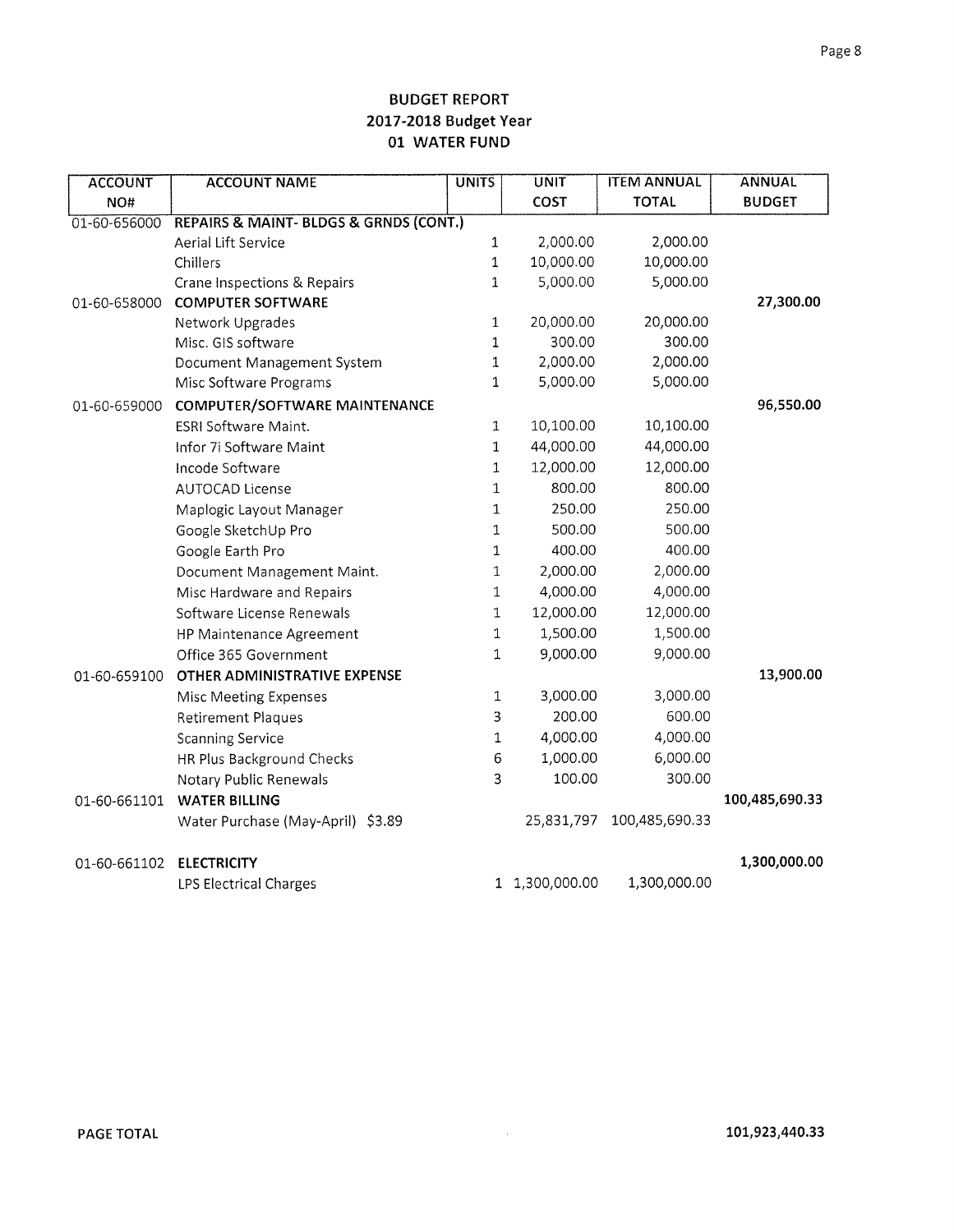| <b>TOTAL</b><br><b>BUDGET</b><br>NO#<br><b>COST</b><br>504,000.00<br>01-60-661103<br><b>OPERATIONS &amp; MAINTENANCE</b><br>12<br>504,000.00<br>LPS 50% O&M Charges<br>42,000.00<br>150,000.00<br>01-60-661104<br><b>MAJOR MAINTENANCE</b><br>100,000.00<br>100,000.00<br>$\mathbf{1}$<br><b>HVAC Upgrade</b><br>$\mathbf 1$<br>50,000.00<br>50,000.00<br><b>Generator Maintenance</b><br>0.00<br>01-60-661105<br><b>MAJOR MAINTENANCE BILLED</b><br>0.00<br>01-60-661200<br><b>ELECTRIC- DuPAGE</b><br>1,900,000.00<br>01-60-661201<br><b>PUMP STATION</b><br>1 1,900,000.00<br>1,900,000.00<br><b>DPS Electrical Charges</b><br>147,000.00<br>01-60-661202<br>METER STATION, ROV, TANK SITE<br>136,000.00<br>136,000.00<br><b>COMED Accts</b><br>$\mathbf{1}$<br>11,000.00<br>11,000.00<br>1<br>Naper Accts<br>26,700.00<br><b>WATER CHEMICALS</b><br>01-60-661300<br>$\boldsymbol{6}$<br>3,750.00<br>22,500.00<br>Sodium Hypochorite<br>6<br>700.00<br>4,200.00<br>De-Chlor Chemicals<br>24,750.00<br><b>WATER TESTING</b><br>01-60-661400<br>$1\,$<br>18,000.00<br>18,000.00<br>Analyzers, Supplies & Equipment<br>2,750.00<br>2,750.00<br>IEPA Lab Testing Program<br>1<br>4,000.00<br>4,000.00<br>Suburban Lab (Misc)<br>1<br>0.00<br><b>WATER TESTING - COR CONTROL</b><br>01-60-661403<br>01-60-662000<br>PUMP STATION - OPERATING | <b>ACCOUNT</b> | <b>ACCOUNT NAME</b>     | <b>UNITS</b> | <b>UNIT</b> | <b>ITEM ANNUAL</b> | <b>ANNUAL</b> |
|--------------------------------------------------------------------------------------------------------------------------------------------------------------------------------------------------------------------------------------------------------------------------------------------------------------------------------------------------------------------------------------------------------------------------------------------------------------------------------------------------------------------------------------------------------------------------------------------------------------------------------------------------------------------------------------------------------------------------------------------------------------------------------------------------------------------------------------------------------------------------------------------------------------------------------------------------------------------------------------------------------------------------------------------------------------------------------------------------------------------------------------------------------------------------------------------------------------------------------------------------------------------------------------------------------------------------------------------|----------------|-------------------------|--------------|-------------|--------------------|---------------|
|                                                                                                                                                                                                                                                                                                                                                                                                                                                                                                                                                                                                                                                                                                                                                                                                                                                                                                                                                                                                                                                                                                                                                                                                                                                                                                                                            |                |                         |              |             |                    |               |
|                                                                                                                                                                                                                                                                                                                                                                                                                                                                                                                                                                                                                                                                                                                                                                                                                                                                                                                                                                                                                                                                                                                                                                                                                                                                                                                                            |                |                         |              |             |                    |               |
|                                                                                                                                                                                                                                                                                                                                                                                                                                                                                                                                                                                                                                                                                                                                                                                                                                                                                                                                                                                                                                                                                                                                                                                                                                                                                                                                            |                |                         |              |             |                    |               |
|                                                                                                                                                                                                                                                                                                                                                                                                                                                                                                                                                                                                                                                                                                                                                                                                                                                                                                                                                                                                                                                                                                                                                                                                                                                                                                                                            |                |                         |              |             |                    |               |
|                                                                                                                                                                                                                                                                                                                                                                                                                                                                                                                                                                                                                                                                                                                                                                                                                                                                                                                                                                                                                                                                                                                                                                                                                                                                                                                                            |                |                         |              |             |                    |               |
|                                                                                                                                                                                                                                                                                                                                                                                                                                                                                                                                                                                                                                                                                                                                                                                                                                                                                                                                                                                                                                                                                                                                                                                                                                                                                                                                            |                |                         |              |             |                    |               |
|                                                                                                                                                                                                                                                                                                                                                                                                                                                                                                                                                                                                                                                                                                                                                                                                                                                                                                                                                                                                                                                                                                                                                                                                                                                                                                                                            |                |                         |              |             |                    |               |
|                                                                                                                                                                                                                                                                                                                                                                                                                                                                                                                                                                                                                                                                                                                                                                                                                                                                                                                                                                                                                                                                                                                                                                                                                                                                                                                                            |                |                         |              |             |                    |               |
|                                                                                                                                                                                                                                                                                                                                                                                                                                                                                                                                                                                                                                                                                                                                                                                                                                                                                                                                                                                                                                                                                                                                                                                                                                                                                                                                            |                |                         |              |             |                    |               |
|                                                                                                                                                                                                                                                                                                                                                                                                                                                                                                                                                                                                                                                                                                                                                                                                                                                                                                                                                                                                                                                                                                                                                                                                                                                                                                                                            |                |                         |              |             |                    |               |
|                                                                                                                                                                                                                                                                                                                                                                                                                                                                                                                                                                                                                                                                                                                                                                                                                                                                                                                                                                                                                                                                                                                                                                                                                                                                                                                                            |                |                         |              |             |                    |               |
|                                                                                                                                                                                                                                                                                                                                                                                                                                                                                                                                                                                                                                                                                                                                                                                                                                                                                                                                                                                                                                                                                                                                                                                                                                                                                                                                            |                |                         |              |             |                    |               |
|                                                                                                                                                                                                                                                                                                                                                                                                                                                                                                                                                                                                                                                                                                                                                                                                                                                                                                                                                                                                                                                                                                                                                                                                                                                                                                                                            |                |                         |              |             |                    |               |
|                                                                                                                                                                                                                                                                                                                                                                                                                                                                                                                                                                                                                                                                                                                                                                                                                                                                                                                                                                                                                                                                                                                                                                                                                                                                                                                                            |                |                         |              |             |                    |               |
|                                                                                                                                                                                                                                                                                                                                                                                                                                                                                                                                                                                                                                                                                                                                                                                                                                                                                                                                                                                                                                                                                                                                                                                                                                                                                                                                            |                |                         |              |             |                    |               |
|                                                                                                                                                                                                                                                                                                                                                                                                                                                                                                                                                                                                                                                                                                                                                                                                                                                                                                                                                                                                                                                                                                                                                                                                                                                                                                                                            |                |                         |              |             |                    |               |
|                                                                                                                                                                                                                                                                                                                                                                                                                                                                                                                                                                                                                                                                                                                                                                                                                                                                                                                                                                                                                                                                                                                                                                                                                                                                                                                                            |                |                         |              |             |                    |               |
|                                                                                                                                                                                                                                                                                                                                                                                                                                                                                                                                                                                                                                                                                                                                                                                                                                                                                                                                                                                                                                                                                                                                                                                                                                                                                                                                            |                |                         |              |             |                    |               |
|                                                                                                                                                                                                                                                                                                                                                                                                                                                                                                                                                                                                                                                                                                                                                                                                                                                                                                                                                                                                                                                                                                                                                                                                                                                                                                                                            |                |                         |              |             |                    |               |
|                                                                                                                                                                                                                                                                                                                                                                                                                                                                                                                                                                                                                                                                                                                                                                                                                                                                                                                                                                                                                                                                                                                                                                                                                                                                                                                                            |                |                         |              |             |                    |               |
|                                                                                                                                                                                                                                                                                                                                                                                                                                                                                                                                                                                                                                                                                                                                                                                                                                                                                                                                                                                                                                                                                                                                                                                                                                                                                                                                            |                |                         |              |             |                    |               |
|                                                                                                                                                                                                                                                                                                                                                                                                                                                                                                                                                                                                                                                                                                                                                                                                                                                                                                                                                                                                                                                                                                                                                                                                                                                                                                                                            |                |                         |              |             |                    |               |
|                                                                                                                                                                                                                                                                                                                                                                                                                                                                                                                                                                                                                                                                                                                                                                                                                                                                                                                                                                                                                                                                                                                                                                                                                                                                                                                                            | 01-60-662100   | <b>PUMPING SERVICES</b> |              |             |                    | 187,800.00    |
| $\,1\,$<br>80,000.00<br>80,000.00<br>Highlift Pump Repair                                                                                                                                                                                                                                                                                                                                                                                                                                                                                                                                                                                                                                                                                                                                                                                                                                                                                                                                                                                                                                                                                                                                                                                                                                                                                  |                |                         |              |             |                    |               |
| 600.00<br>7,200.00<br>12<br>Small Tools / Equipment                                                                                                                                                                                                                                                                                                                                                                                                                                                                                                                                                                                                                                                                                                                                                                                                                                                                                                                                                                                                                                                                                                                                                                                                                                                                                        |                |                         |              |             |                    |               |
| 5,000.00<br>5,000.00<br><b>Electrical Switchgear</b><br>1                                                                                                                                                                                                                                                                                                                                                                                                                                                                                                                                                                                                                                                                                                                                                                                                                                                                                                                                                                                                                                                                                                                                                                                                                                                                                  |                |                         |              |             |                    |               |
| 3,600.00<br>Valves & Actuators<br>12<br>300.00                                                                                                                                                                                                                                                                                                                                                                                                                                                                                                                                                                                                                                                                                                                                                                                                                                                                                                                                                                                                                                                                                                                                                                                                                                                                                             |                |                         |              |             |                    |               |
| 3<br>1,500.00<br>4,500.00<br>Compressor Repair                                                                                                                                                                                                                                                                                                                                                                                                                                                                                                                                                                                                                                                                                                                                                                                                                                                                                                                                                                                                                                                                                                                                                                                                                                                                                             |                |                         |              |             |                    |               |
| 12<br>450.00<br>5,400.00<br><b>Electrical Supplies</b>                                                                                                                                                                                                                                                                                                                                                                                                                                                                                                                                                                                                                                                                                                                                                                                                                                                                                                                                                                                                                                                                                                                                                                                                                                                                                     |                |                         |              |             |                    |               |
| 4,800.00<br>Pumps Footing/Sump<br>12<br>400.00                                                                                                                                                                                                                                                                                                                                                                                                                                                                                                                                                                                                                                                                                                                                                                                                                                                                                                                                                                                                                                                                                                                                                                                                                                                                                             |                |                         |              |             |                    |               |
| 3,600.00<br>12<br>300.00<br>Oil/Lubricants                                                                                                                                                                                                                                                                                                                                                                                                                                                                                                                                                                                                                                                                                                                                                                                                                                                                                                                                                                                                                                                                                                                                                                                                                                                                                                 |                |                         |              |             |                    |               |
| 5,000.00<br>Chlorine Feed Sys Repair<br>$\overline{2}$<br>2,500.00                                                                                                                                                                                                                                                                                                                                                                                                                                                                                                                                                                                                                                                                                                                                                                                                                                                                                                                                                                                                                                                                                                                                                                                                                                                                         |                |                         |              |             |                    |               |
| 5,000.00<br>5,000.00<br>$\mathbf 1$<br><b>Backflow Preventor Service</b>                                                                                                                                                                                                                                                                                                                                                                                                                                                                                                                                                                                                                                                                                                                                                                                                                                                                                                                                                                                                                                                                                                                                                                                                                                                                   |                |                         |              |             |                    |               |
| 3,500.00<br>3,500.00<br>$\mathbf 1$<br>Thermoscaning Service                                                                                                                                                                                                                                                                                                                                                                                                                                                                                                                                                                                                                                                                                                                                                                                                                                                                                                                                                                                                                                                                                                                                                                                                                                                                               |                |                         |              |             |                    |               |
| 200.00<br>2,400.00<br>12<br>Spare Motors                                                                                                                                                                                                                                                                                                                                                                                                                                                                                                                                                                                                                                                                                                                                                                                                                                                                                                                                                                                                                                                                                                                                                                                                                                                                                                   |                |                         |              |             |                    |               |
| 12<br>75.00<br>900.00<br>Compressed gases                                                                                                                                                                                                                                                                                                                                                                                                                                                                                                                                                                                                                                                                                                                                                                                                                                                                                                                                                                                                                                                                                                                                                                                                                                                                                                  |                |                         |              |             |                    |               |
| 500.00<br>250.00<br>Waste Oil Disposal<br>$\overline{2}$                                                                                                                                                                                                                                                                                                                                                                                                                                                                                                                                                                                                                                                                                                                                                                                                                                                                                                                                                                                                                                                                                                                                                                                                                                                                                   |                |                         |              |             |                    |               |
| $\mathbf 1$<br>5,000.00<br>5,000.00<br><b>Pump Vibration Testing</b>                                                                                                                                                                                                                                                                                                                                                                                                                                                                                                                                                                                                                                                                                                                                                                                                                                                                                                                                                                                                                                                                                                                                                                                                                                                                       |                |                         |              |             |                    |               |
| 30,000.00<br>30,000.00<br><b>Breaker Maintenance</b><br>1                                                                                                                                                                                                                                                                                                                                                                                                                                                                                                                                                                                                                                                                                                                                                                                                                                                                                                                                                                                                                                                                                                                                                                                                                                                                                  |                |                         |              |             |                    |               |
| 10,000.00<br>Relay Calibration<br>10,000.00<br>1                                                                                                                                                                                                                                                                                                                                                                                                                                                                                                                                                                                                                                                                                                                                                                                                                                                                                                                                                                                                                                                                                                                                                                                                                                                                                           |                |                         |              |             |                    |               |
| 5,000.00<br>5,000.00<br><b>Mechanical Seals</b><br>1                                                                                                                                                                                                                                                                                                                                                                                                                                                                                                                                                                                                                                                                                                                                                                                                                                                                                                                                                                                                                                                                                                                                                                                                                                                                                       |                |                         |              |             |                    |               |
| 1,600.00<br>6,400.00<br>Multilin Replacement<br>4                                                                                                                                                                                                                                                                                                                                                                                                                                                                                                                                                                                                                                                                                                                                                                                                                                                                                                                                                                                                                                                                                                                                                                                                                                                                                          |                |                         |              |             |                    |               |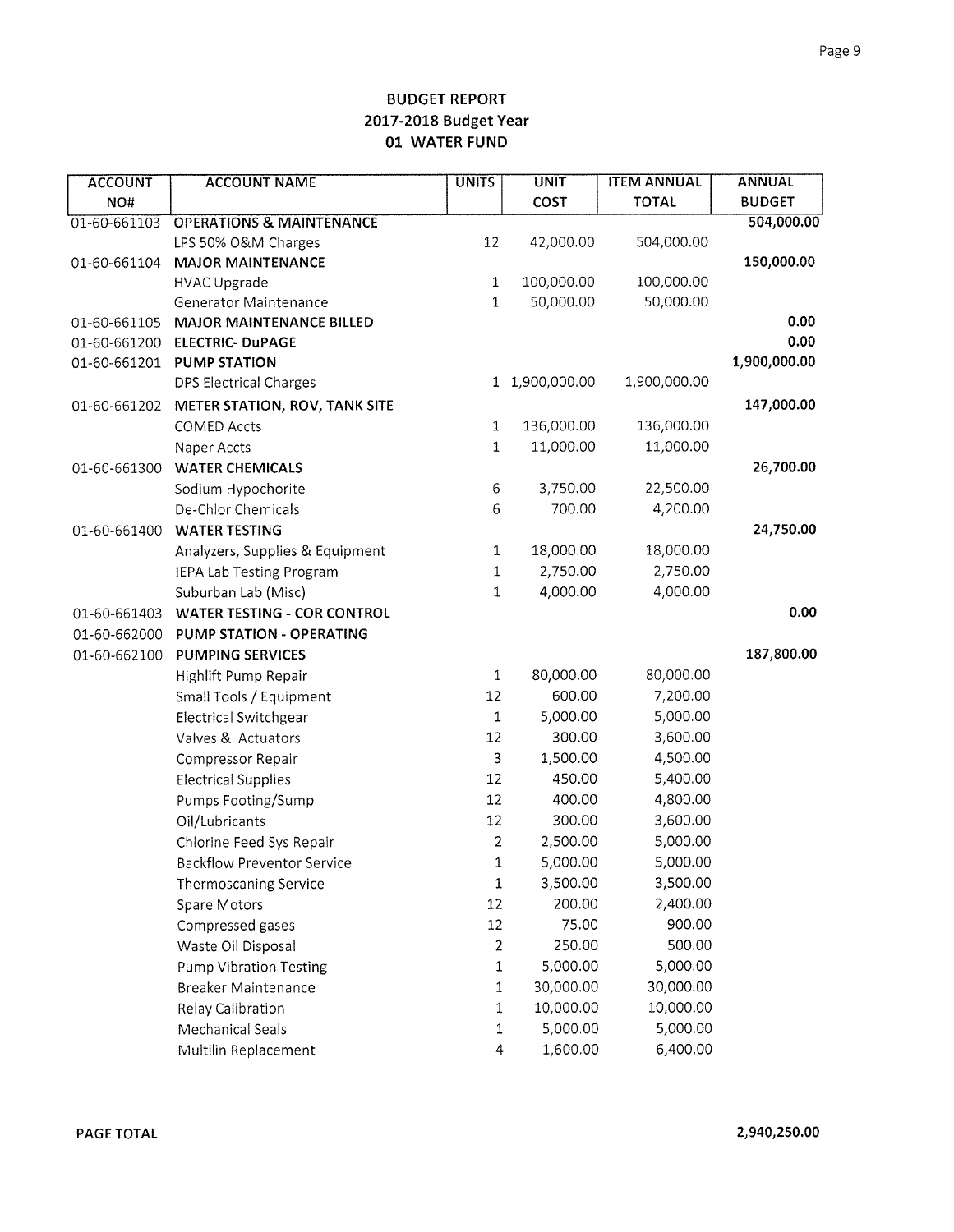| <b>ACCOUNT</b> | <b>ACCOUNT NAME</b>                | <b>UNITS</b>               | <b>UNIT</b> | <b>ITEM ANNUAL</b> | <b>ANNUAL</b> |
|----------------|------------------------------------|----------------------------|-------------|--------------------|---------------|
| NO#            |                                    |                            | COST        | <b>TOTAL</b>       | <b>BUDGET</b> |
| 01-60-662300   | <b>METER TESTING &amp; REPAIRS</b> |                            |             |                    | 18,300.00     |
|                | <b>Test Bench Repairs</b>          | $\ensuremath{\mathbbm{1}}$ | 8,000.00    | 8,000.00           |               |
|                | Meter Parts                        | 1                          | 5,000.00    | 5,000.00           |               |
|                | Annual Scale Calibration           | 1                          | 2,800.00    | 2,800.00           |               |
|                | <b>Compound Meter Testing</b>      | 1                          | 500.00      | 500.00             |               |
|                | PLC Repairs & Programming          | 1                          | 2,000.00    | 2,000.00           |               |
| 01-60-662400   | <b>SCADA / INSTRUMENTATION</b>     |                            |             |                    | 41,900.00     |
|                | SCADA Antenna Maintenance          | 1                          | 2,500.00    | 2,500.00           |               |
|                | <b>Backup Telemetry Repairs</b>    | 1                          | 1,000.00    | 1,000.00           |               |
|                | Instrumentation                    | 1                          | 7,000.00    | 7,000.00           |               |
|                | <b>Repair Circuit Boards</b>       | 1                          | 3,000.00    | 3,000.00           |               |
|                | Annual Test Equipment Cal          | 1                          | 3,000.00    | 3,000.00           |               |
|                | <b>SCADA Radio Repairs</b>         | 1                          | 2,000.00    | 2,000.00           |               |
|                | Scada Backhaul                     | 12                         | 1,950.00    | 23,400.00          |               |
| 01-60-662500   | <b>EQUIPMENT RENTAL</b>            |                            |             |                    | 11,700.00     |
|                | Tools & Equipment                  | 1                          | 5,000.00    | 5,000.00           |               |
|                | Manlift & Misc Tools               | 1                          | 1,000.00    | 1,000.00           |               |
|                | Traffic Lane Closure Setup         | 6                          | 950.00      | 5,700.00           |               |
| 01-60-662600   | <b>UNIFORMS</b>                    |                            |             |                    | 25,000.00     |
|                | Uniform Replacements               | $\mathbf 1$                | 18,000.00   | 18,000.00          |               |
|                | Work Boot                          | $\mathbf{1}$               | 7,000.00    | 7,000.00           |               |
| 01-60-662700   | <b>SAFETY</b>                      |                            |             |                    | 62,345.00     |
|                | <b>Contract Training</b>           | 1                          | 10,395.00   | 10,395.00          |               |
|                | Equipment/Supplies                 | 1                          | 7,500.00    | 7,500.00           |               |
|                | <b>Consultant Services</b>         | 1                          | 30,000.00   | 30,000.00          |               |
|                | NSC Dues and Subscriptions         | 1                          | 2,650.00    | 2,650.00           |               |
|                | Professional Development           | 1                          | 5,600.00    | 5,600.00           |               |
|                | In-House Training Material         | 1                          | 2,000.00    | 2,000.00           |               |
|                | Safety & First Aid                 | 12                         | 350.00      | 4,200.00           |               |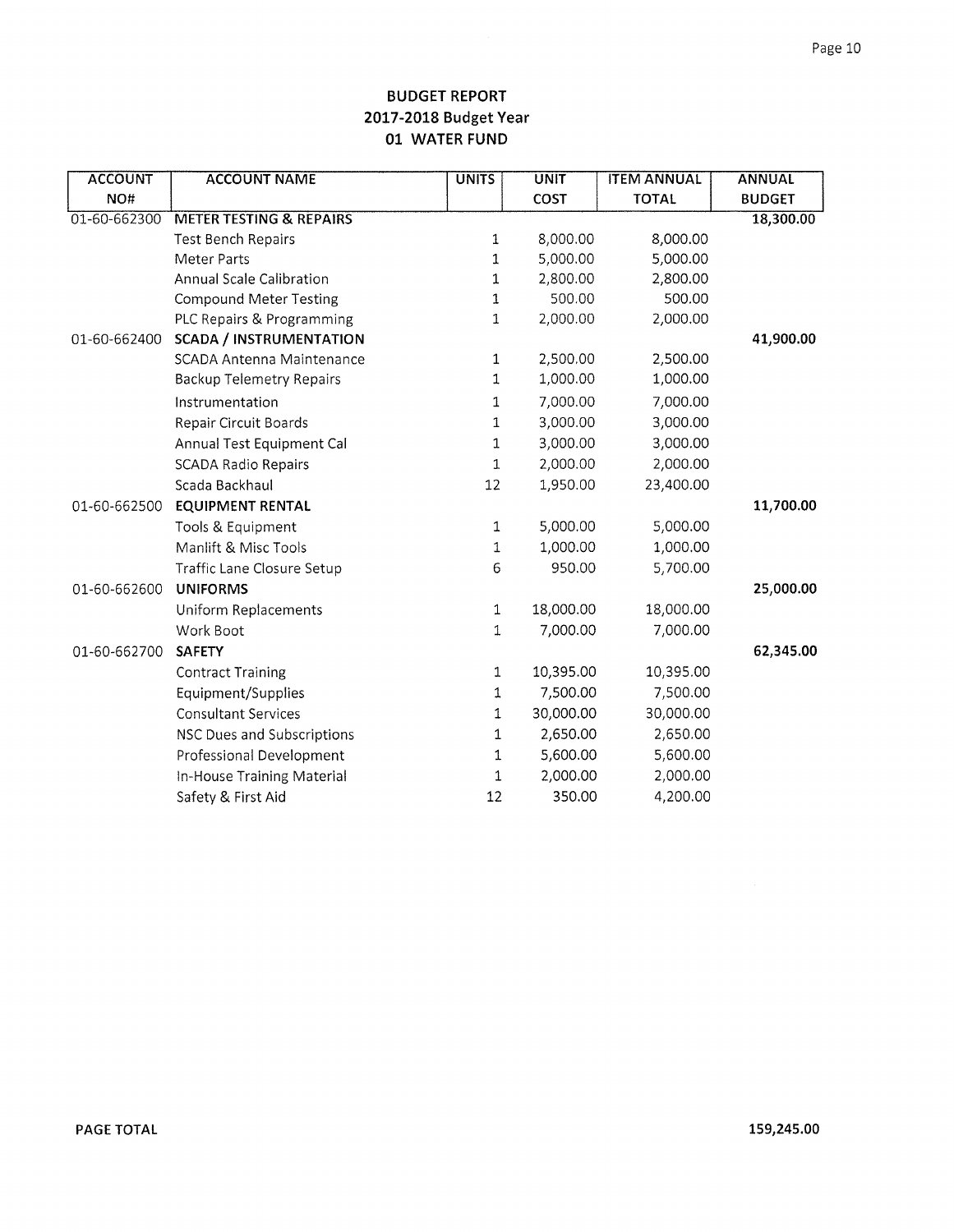| <b>ACCOUNT</b> | <b>ACCOUNT NAME</b>                  | <b>UNITS</b> | <b>UNIT</b> | <b>ITEM ANNUAL</b> | <b>ANNUAL</b> |
|----------------|--------------------------------------|--------------|-------------|--------------------|---------------|
| NO#            |                                      |              | <b>COST</b> | <b>TOTAL</b>       | <b>BUDGET</b> |
| 01-60-663100   | <b>PIPELINE REPAIRS</b>              |              |             |                    | 375,000.00    |
|                | Major Pipe Repair                    | 1            | 325,000.00  | 325,000.00         |               |
|                | Manhole Repairs and Adjustments      | $\mathbf 1$  | 50,000.00   | 50,000.00          |               |
| 10-60-663200   | <b>COR TESTING &amp; MITIGATION</b>  |              |             |                    | 7,500.00      |
|                | Misc COR Testing                     | $\mathbf{1}$ | 7,500.00    | 7,500.00           |               |
| 01-60-663300   | REMOTE FACILITIES MAINTENANCE        |              |             |                    | 129,500.00    |
|                | <b>Fencing Repairs</b>               | $\mathbf 1$  | 1,000.00    | 1,000.00           |               |
|                | Quick Response Electrical Work       | $\mathbf 1$  | 75,000.00   | 75,000.00          |               |
|                | Minor Facility Repairs               | $\mathbf{1}$ | 10,000.00   | 10,000.00          |               |
|                | <b>Repair Parts</b>                  | 12           | 2,500.00    | 30,000.00          |               |
|                | Landscaping Maintenance /Tanksites   | $\mathbf 1$  | 5,000.00    | 5,000.00           |               |
|                | <b>Tool Replacement</b>              | $\,1$        | 1,000.00    | 1,000.00           |               |
|                | Hoist Inspections                    | 1            | 5,000.00    | 5,000.00           |               |
|                | CP System Maintenance                | $\mathbf{1}$ | 2,500.00    | 2,500.00           |               |
| 01-60-663400   | PLAN REVIEW- PIPELINE CONFLICT       |              |             |                    | 91,500.00     |
|                | <b>JULIE Notification</b>            | 4            | 19,000.00   | 76,000.00          |               |
|                | Paint for JULIE Locating             | $\mathbf 1$  | 3,000.00    | 3,000.00           |               |
|                | Locating Transmitter/Receiver        | 2            | 5,500.00    | 11,000.00          |               |
|                | <b>Locating Flags</b>                | 1            | 1,500.00    | 1,500.00           |               |
| 01-60-663500   | PIPELINE EQUIPMENT RENTAL            |              |             |                    | 0.00          |
| 01-60-663700   | PIPELINE SUPPLIES                    |              |             |                    | 54,250.00     |
|                | Pipe and Fittings                    | $\mathbf{1}$ | 20,000.00   | 20,000.00          |               |
|                | Misc. Supplies                       | 1            | 34,250.00   | 34,250.00          |               |
| 01-60-664000   | MACHINERY & EQUIPMENT NON-CAP        |              |             |                    | 14,650.00     |
|                | Utility Vehicle Tools                | 1            | 3,900.00    | 3,900.00           |               |
|                | Arrow Board with Attenuator          | 1            | 5,500.00    | 5,500.00           |               |
|                | <b>Traffic Barricade Batteries</b>   | $\mathbf{1}$ | 250.00      | 250.00             |               |
|                | Office Upgrades / Furniture          | 1            | 5,000.00    | 5,000.00           |               |
| 01-60-664100   | <b>REPAIRS &amp; MAINT- VEHICLES</b> |              |             |                    | 39,500.00     |
|                | Vehicle Maintenance                  | 12           | 3,000.00    | 36,000.00          |               |
|                | Oil Changes                          | 1            | 3,500.00    | 3,500.00           |               |
| 01-60-664200   | <b>FUEL-VEHICLES</b>                 |              |             |                    | 37,200.00     |
|                | <b>Bulk Fuel Purchase</b>            | 24           | 1550.00     | 37,200.00          |               |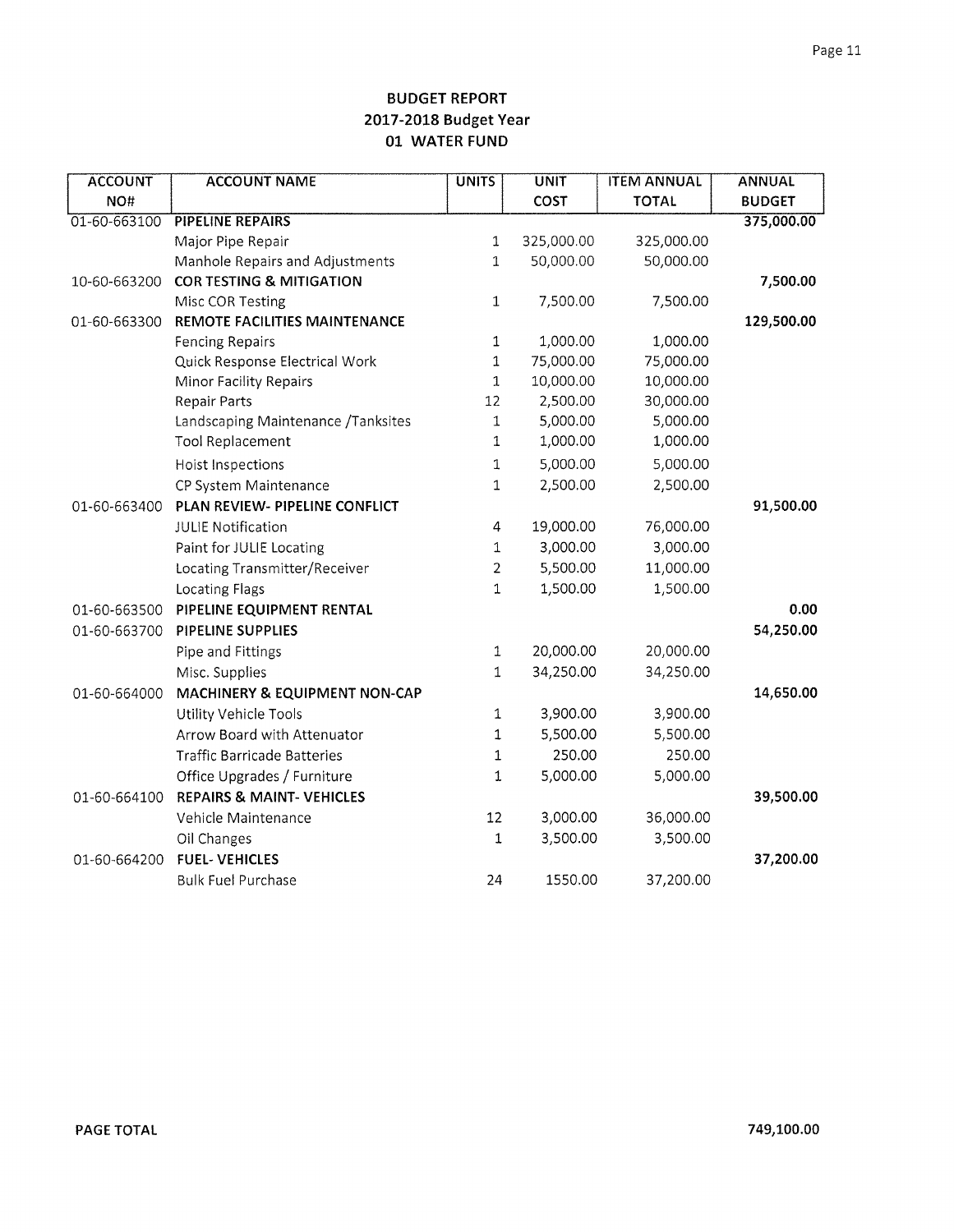| <b>ACCOUNT</b> | <b>ACCOUNT NAME</b>                  | <b>UNITS</b>              | <b>UNIT</b> | <b>ITEM ANNUAL</b> | <b>ANNUAL</b> |
|----------------|--------------------------------------|---------------------------|-------------|--------------------|---------------|
| NO#            |                                      |                           | COST        | <b>TOTAL</b>       | <b>BUDGET</b> |
| 01-60-664300   | LICENSES-VEHICLES                    |                           |             |                    | 2,150.00      |
|                | City of Elmhurst                     | $\mathbf 1$               | 2,000.00    | 2,000.00           |               |
|                | State of IL                          | $\mathbf 1$               | 150.00      | 150.00             |               |
| 01-60-672100   | <b>BOND INTEREST- GO BONDS</b>       |                           |             |                    | 0.00          |
| 01-60-672200   | <b>BOND INTEREST- REV BONDS</b>      |                           |             |                    |               |
|                | 2013 Bond Int Pmts                   | $\ensuremath{\mathsf{1}}$ |             |                    |               |
|                | 2013 Premium Amortization            | $\mathbf{1}$              |             |                    |               |
| 01-60-672300   | NOTE INTEREST - DEBT CERT.           |                           |             |                    | 0.00          |
| 01-60-672400   | <b>CAPITAL LEASE INTEREST</b>        |                           |             |                    | 0.00          |
|                | Copier Lease Interest                | $\mathbf 1$               |             |                    |               |
| 01-60-681000   | <b>LEASES</b>                        |                           |             |                    | 1,000.00      |
|                | <b>ISTHA Pipe Crossings</b>          | $\mathbf 1$               | 500.00      | 500.00             |               |
|                | <b>ISTHA SCADA Antenna Use</b>       | $\mathbf{1}$              | 500.00      | 500.00             |               |
| 01-60-682000   | <b>PERMITS &amp; FEES</b>            |                           |             |                    | 14,450.00     |
|                | Cook County Maywood Easemt           | $\mathbf 1$               | 3,500.00    | 3,500.00           |               |
|                | <b>IEPA APC Annual Fee</b>           | $\mathbf 1$               | 2,500.00    | 2,500.00           |               |
|                | LPS Title Transfer Insur.            | 1                         | 1,500.00    | 1,500.00           |               |
|                | LPS Title Transfer Insur.            | 17                        | 250.00      | 4,250.00           |               |
|                | <b>Highway Permits</b>               | 5                         | 100.00      | 500.00             |               |
|                | <b>DPCH Permit Fees</b>              | $\mathbf 1$               | 2,200.00    | 2,200.00           |               |
| 01-60-683000   | <b>EASEMENTS</b>                     |                           |             |                    | 0.00          |
| 01-60-685100   | <b>COMPUTERS</b>                     |                           |             |                    | 29,600.00     |
|                | <b>Replacement Computers</b>         | 8                         | 1,000.00    | 8,000.00           |               |
|                | Replacement Laptops                  | 3                         | 1,200.00    | 3,600.00           |               |
|                | High Availability Firewall           | 1                         | 3,000.00    | 3,000.00           |               |
|                | <b>Tablet Devices</b>                | 12                        | 1,000.00    | 12,000.00          |               |
|                | Scanners                             | 5                         | 600.00      | 3,000.00           |               |
| 01-60-685200   | OFFICE FURNITURE & EQUIPMT           |                           |             |                    | 0.00          |
|                |                                      | $\mathbf 0$               |             |                    |               |
| 01-60-685600   | <b>MACHINERY &amp; EQUIPMENT</b>     |                           |             |                    | 0.00          |
| 01-60-685800   | <b>CAPITALIZED EQUIP PURCHASES</b>   |                           |             |                    | 0.00          |
| 01-60-686000   | <b>VEHICLES</b>                      |                           |             |                    | 35,000.00     |
|                | Ford F150 XL Supercab                | 1                         | 35,000.00   | 35,000.00          |               |
| 01-60-686800   | <b>CAPITALIZED VEHICLE PURCHASES</b> |                           |             |                    | (35,000.00)   |
| 01-60-688000   | <b>CAPITALIZED FIXED ASSETS</b>      |                           |             |                    | 0.00          |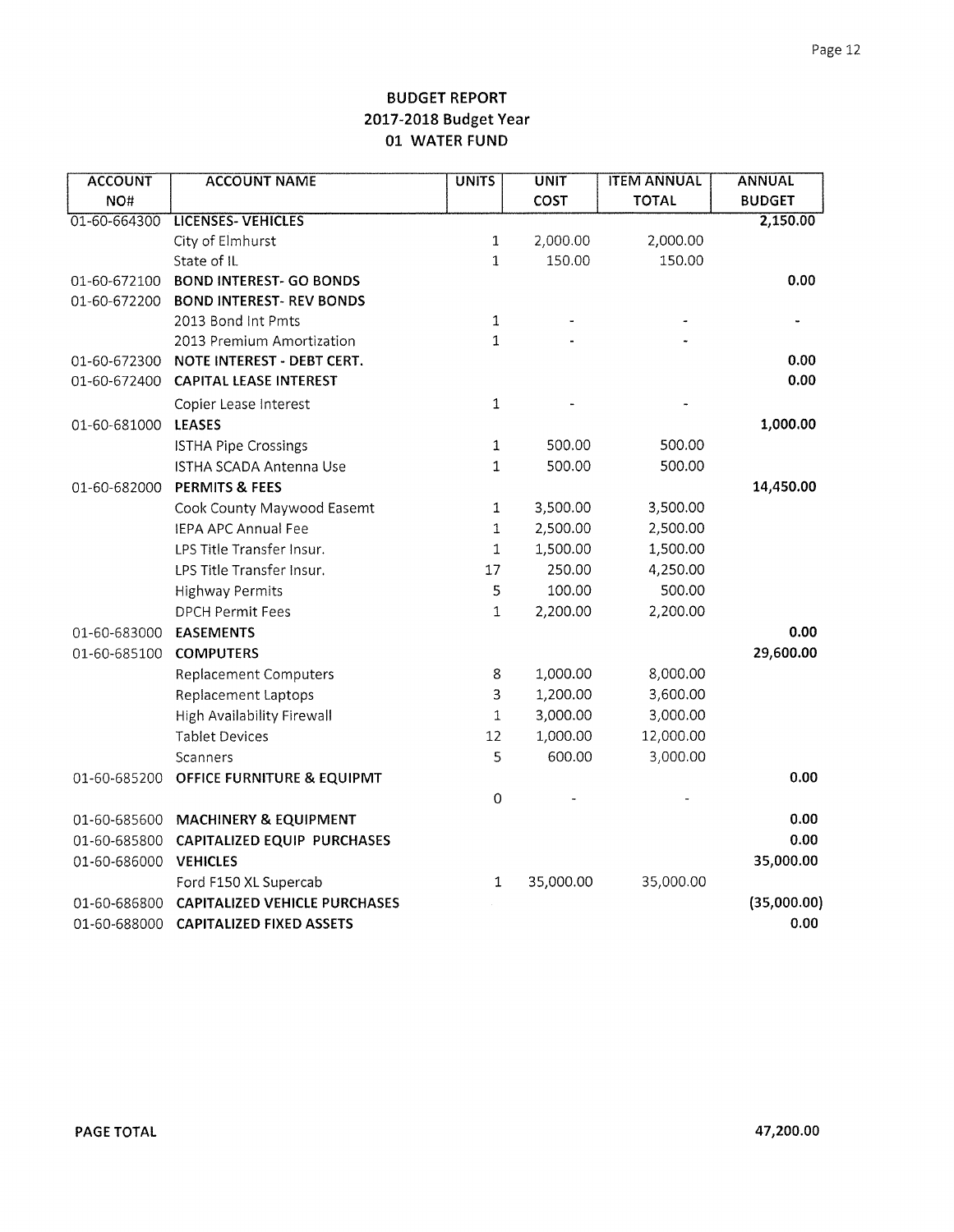| <b>ACCOUNT</b> | <b>ACCOUNT NAME</b>               | <b>UNITS</b> | UNIT        | <b>ITEM ANNUAL</b> | <b>ANNUAL</b> |
|----------------|-----------------------------------|--------------|-------------|--------------------|---------------|
| NO#            |                                   |              | <b>COST</b> | <b>TOTAL</b>       | <b>BUDGET</b> |
| 01-60-692000   | <b>DEPRECIATION- TRANS MAINS</b>  |              |             |                    | 4,573,000.00  |
|                | DEPRECIATION FY2017/18            |              |             | 4,573,000.00       |               |
| 01-60-693000   | <b>DEPRECIATION- BUILDINGS</b>    |              |             |                    | 2,755,000.00  |
|                | DEPRECIATION FY2017/18            |              |             | 2,755,000.00       |               |
| 01-60-694000   | DEPRECIATION-PUMPING EQUIPMENT    |              |             |                    | 1,607,000.00  |
|                | DEPRECIATION FY2017/18            |              |             | 1,607,000.00       |               |
| 01-60-695200   | DEPRECIATION- OFFICE FURN & EQUIP |              |             |                    | 99,000.00     |
|                | DEPRECIATION FY2017/18            |              |             | 99,000.00          |               |
| 01-60-696000   | <b>DEPRECIATION- VEHICLES</b>     |              |             |                    | 60,000.00     |
|                | DEPRECIATION FY2017/18            |              |             | 60,000,00          |               |